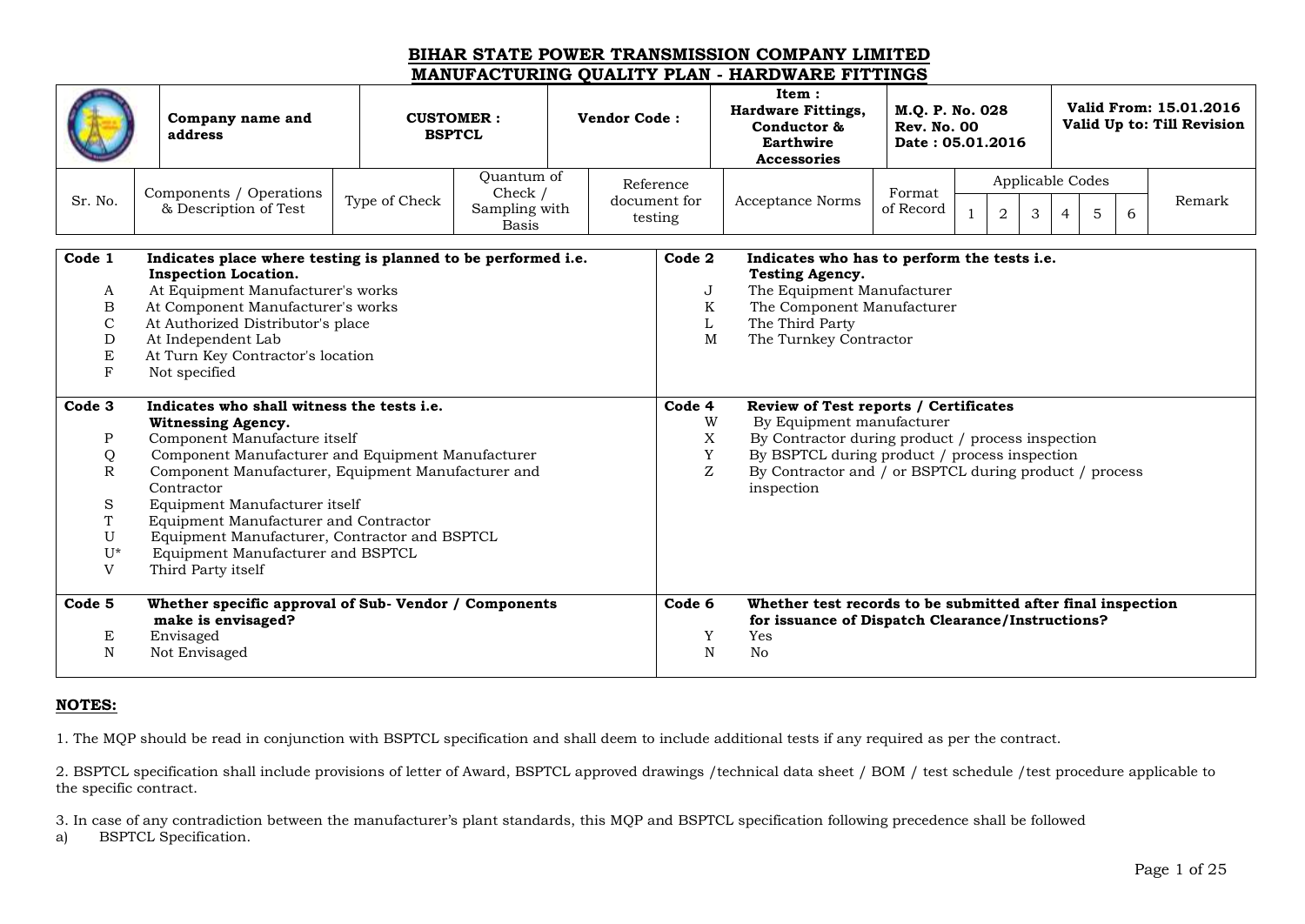|         | Company name and<br>address |               | <b>CUSTOMER:</b><br><b>BSPTCL</b> | <b>Vendor Code:</b>     | Item:<br><b>Hardware Fittings,</b><br>Conductor &<br><b>Earthwire</b><br><b>Accessories</b> | M.O. P. No. 028<br><b>Rev. No. 00</b><br>Date: 05.01.2016 |  |  |                  | Valid From: 15.01.2016<br>Valid Up to: Till Revision |
|---------|-----------------------------|---------------|-----------------------------------|-------------------------|---------------------------------------------------------------------------------------------|-----------------------------------------------------------|--|--|------------------|------------------------------------------------------|
|         | Components / Operations     |               | Ouantum of<br>Check ,             | Reference               |                                                                                             | Format                                                    |  |  | Applicable Codes |                                                      |
| Sr. No. | & Description of Test       | Type of Check | Sampling with<br>Basis            | document for<br>testing | Acceptance Norms                                                                            | of Record                                                 |  |  |                  | Remark                                               |

b) This Manufacturing Quality Plan.

c) Manufacturer's Plant Standards.

4. It is the responsibility of the manufacturer to ensure that this document is readily available at their works, as well as at the works of their sub vendors in order to avoid delay at the time of inspection.

5. The manufacturer shall ensure that their as well as their sub vendors control , metering & testing instruments are duly calibrated and should have calibration certificates traceable to Indian / International standards . Calibration records should be available during inspection by BSPTCL. Key testing instruments will be calibrated only by NABL accredited laboratories.

6. In case of any tests being carried out at third party lab, such lab / facility should be NABL accredited / accepted by BSPTCL.

7. The manufacturer shall maintain the proper co-relation of test certificates from raw material stage to finished product stage and the records should be available during inspection by BSPTCL.

8. Manufacturer shall show the approval of BSPTCL Engineering for all contract specific type tests, including specific type tests if any as per the BSPTCL specification at the time of Final Inspection.

9. The packing shall be as per BSPTCL specification and have sufficient to withstand rough handling during transit, storage at site and subsequent handling in the field. All packing cases should be marked with BSPTCL LOA details, name of project, item description and Dispatch Clearance/Instructions number. (By which material has been cleared for dispatch).

10. One copy of test report, Dispatch Clearance/Instructions shall also be sent along with consignment.

11. All accessories shall be packed in suitable sizes of strong and weather resistant wooden cases/ creates the gross weight of packing shall not normally exceed 200kg to avoid handling problems.

12. Inspection of spare items ordered by BSPTCL shall also be governed by the provisions of this MQP. Items if not governed under MQP shall be offered for inspection as per BSPTCL specifications / Relevant-Indian / International Specification.

13. Any material rejected during BSPTCL inspection shall be disposed off with approval of BSPTCL. In case the material is to be returned to the components Manufacturer, all such items shall be indelibly marked (to prevent mixing) at the works of the manufacturer and offered to BSPTCL inspection engineer for verification of marking.

14. The manufacturer shall align their quality system and that of their sub-vendors to the requirements of latest ISO 9000 quality standards in a time bound manner.

15. The list of component manufacturers for which sub-vendor approval is envisaged is enclosed herewith.

16. Bolt, Nuts, Washers, cotter pins, security and Split Pins etc. shall be dispatched duly assembled on Hardware fittings.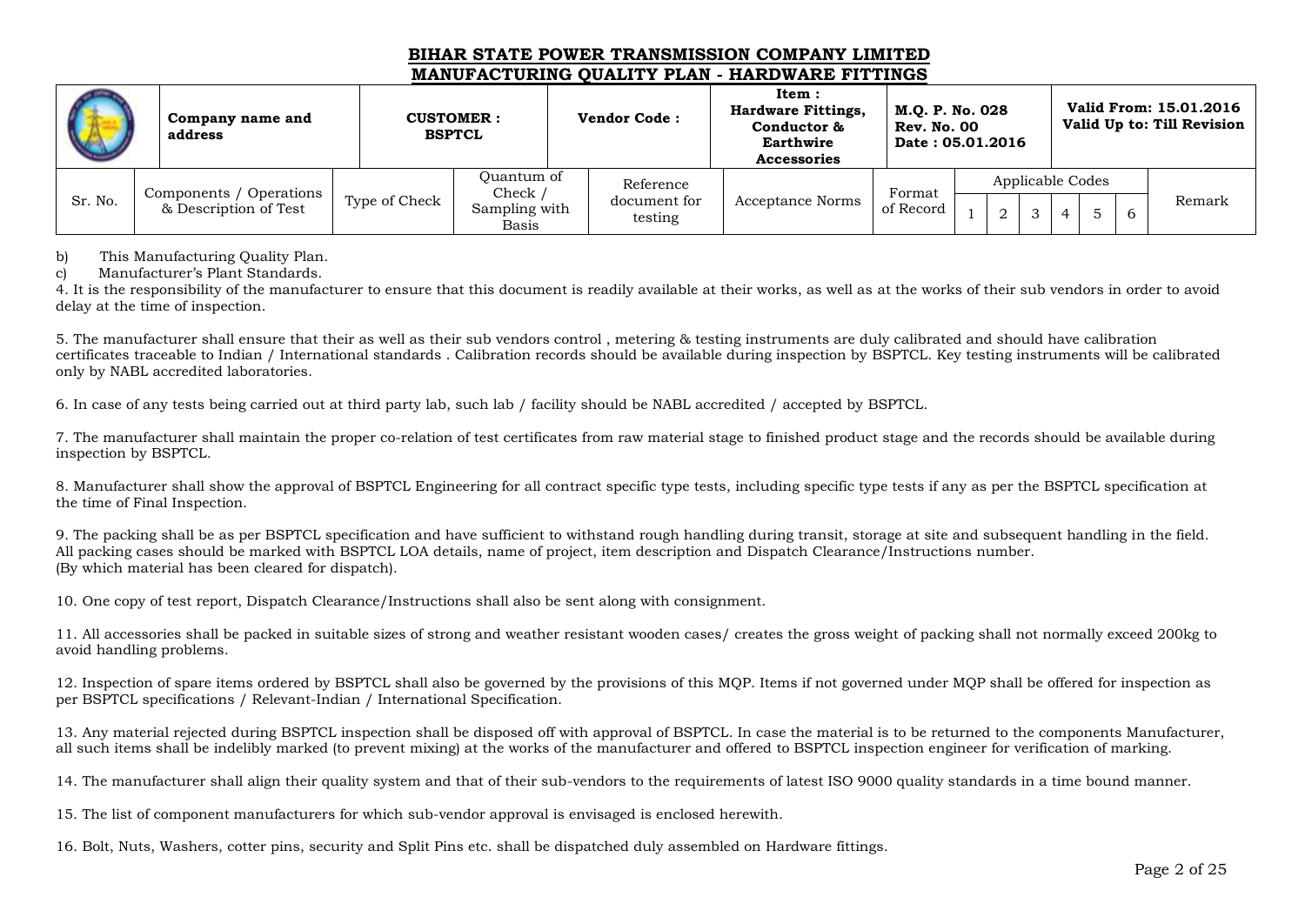|         | Company name and<br>address |               | <b>CUSTOMER:</b><br><b>BSPTCL</b> | <b>Vendor Code:</b>     | Item:<br><b>Hardware Fittings,</b><br>Conductor &<br>Earthwire<br>Accessories | M.O. P. No. 028<br><b>Rev. No. 00</b><br>Date: 05.01.2016 |  |  |                  | Valid From: 15.01.2016<br>Valid Up to: Till Revision |
|---------|-----------------------------|---------------|-----------------------------------|-------------------------|-------------------------------------------------------------------------------|-----------------------------------------------------------|--|--|------------------|------------------------------------------------------|
|         | Components / Operations     |               | Ouantum of<br>Check /             | Reference               |                                                                               | Format                                                    |  |  | Applicable Codes |                                                      |
| Sr. No. | & Description of Test       | Type of Check | Sampling with<br>Basis            | document for<br>testing | <b>Acceptance Norms</b>                                                       | of Record                                                 |  |  |                  | Remark                                               |

17. A separate CIP to be obtained for all bought out components such as Bolts & nuts, spring washers, security Clips / Split Pins and Rubber components as per respective IS/ MQP.

18. All bought out components/ services to be procured from BSPTCL approved vendors as per approved MQP by BSPTCL / Indian/ international Standards.

19. Welding jobs are done by qualified welders approved by BSPTCL as per approved welding procedure.

20. For 8.8 Grade bolts tyco to ensure that:

a. All tests are done as per Plan A of IS 1367 Part- III.

b. MPI Test on 100% quantity if manufacture by hot forging method.

c. Double shear test on 1% samples. The acceptance value as per the approved drawing based on actual requirement and diameter of the bolt.

21. BSPTCL may review the effective implementation of the processes during the product-inspection / process-inspection. In case any violation in process or process parameters are observed, the reason along with corrective & preventive measures shall be conveyed to BSPTCL within 2 weeks.

22. In case of any contradiction between Technical Specification/Approved Drgs. And MQP, detailed mention in Technical Specification / Approved Drawing shall be final.

EM: Equipment Manufacturer CM: Component Manufacturer TC: Test Certificates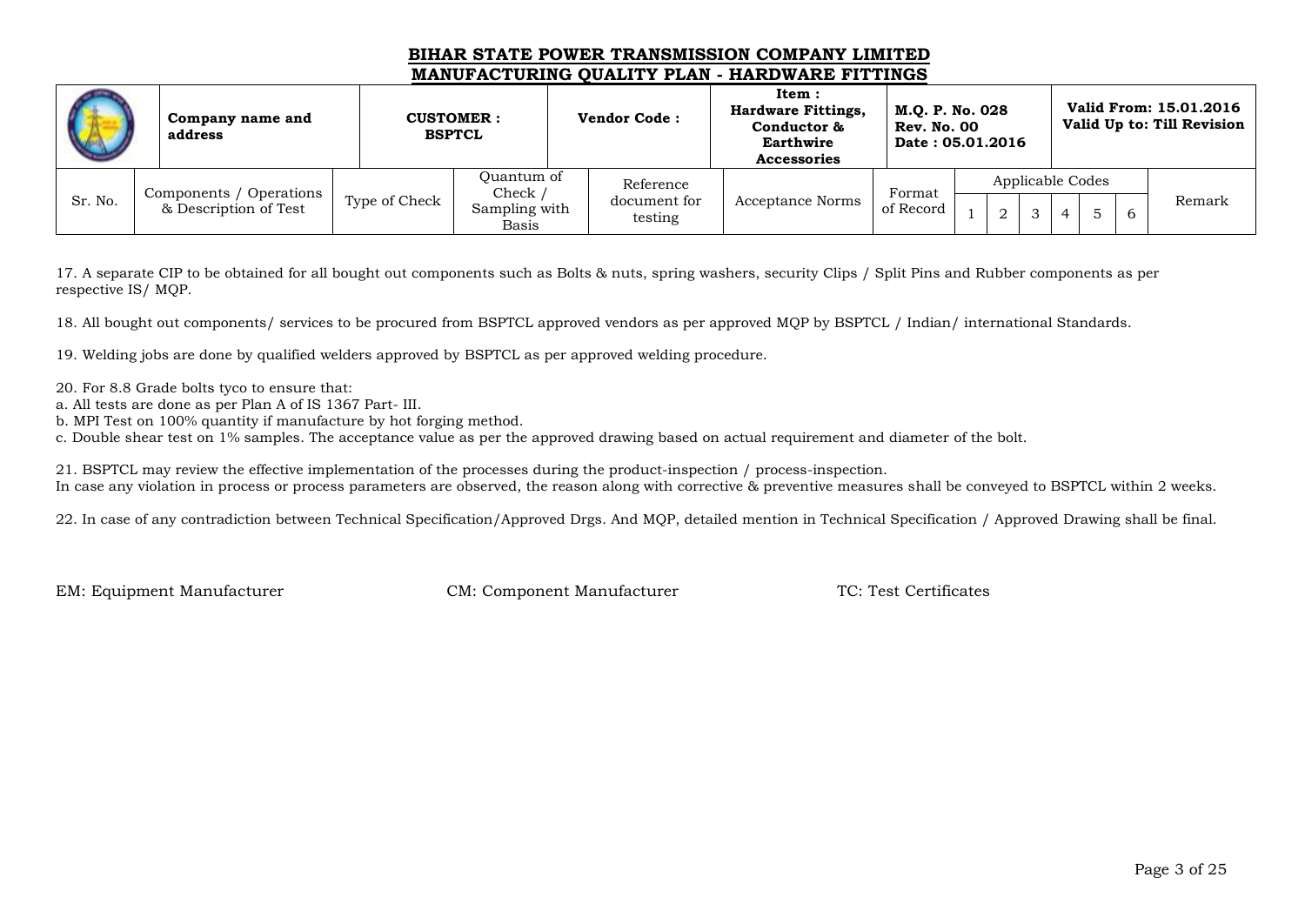|                |                        | Company name and<br>address                                                                   |               | <b>CUSTOMER:</b><br><b>BSPTCL</b>        | <b>Vendor Code:</b>                                                           | Item:<br><b>Hardware Fittings,</b><br>Conductor &<br>Earthwire<br><b>Accessories</b> | M.Q. P. No. 028<br><b>Rev. No. 00</b><br>Date: 05.01.2016 |                       |                  |                             |                           |             |                             | Valid From: 15.01.2016<br>Valid Up to: Till Revision |
|----------------|------------------------|-----------------------------------------------------------------------------------------------|---------------|------------------------------------------|-------------------------------------------------------------------------------|--------------------------------------------------------------------------------------|-----------------------------------------------------------|-----------------------|------------------|-----------------------------|---------------------------|-------------|-----------------------------|------------------------------------------------------|
|                |                        |                                                                                               |               | Quantum of                               | Reference                                                                     |                                                                                      |                                                           |                       |                  | Applicable Codes            |                           |             |                             |                                                      |
| Sr. No.        |                        | Components / Operations<br>& Description of Test                                              | Type of Check | Check /<br>Sampling with<br><b>Basis</b> | document for<br>testing                                                       | Acceptance Norms                                                                     | Format<br>of Record                                       | $\mathbf{1}$          | $\boldsymbol{2}$ | 3                           | $\overline{4}$            | 5           | 6                           | Remark                                               |
| A              |                        | RAW MATERIAL INSPECTION                                                                       |               |                                          |                                                                               |                                                                                      |                                                           |                       |                  |                             |                           |             |                             |                                                      |
| $\bf{I}$       |                        | <b>ALUMINIUM CASTING (Primary Ingot)</b>                                                      |               |                                          |                                                                               |                                                                                      |                                                           |                       |                  |                             |                           | $\mathbf E$ |                             |                                                      |
| $\mathbf{1}$   |                        | Chemical Analysis of Ingot<br>(Grade A 4600 / LM 6)                                           | Chemical      | 1Sample/Lot                              | IS: $617/$<br><b>BSPTCL Spec.</b>                                             | Within Specified<br>Limits                                                           |                                                           | B<br>A                | K<br>J           | ${\bf P}$<br>S              | W<br>W<br>$\overline{Z}$  |             | $\mathbf N$<br>N            |                                                      |
| $\overline{2}$ | Tensile Test<br>a. UTS | b. Elongation                                                                                 | Mechanical    | 1Sample/Heat                             | IS: 617 /<br><b>BSPTCL Spec.</b>                                              | Within Specified<br>Limits                                                           |                                                           | A                     | J                | S                           | W<br>$\overline{Z}$       |             | N                           |                                                      |
| $\mathbf{H}$   |                        | ALUMINIUM ALLOY ROD - 6061 / 65032 Type                                                       |               |                                          |                                                                               |                                                                                      |                                                           |                       |                  |                             |                           | E           |                             |                                                      |
| $\mathbf{1}$   |                        | Chemical Analysis                                                                             | Chemical      | 1Sample/Heat/<br>Lot                     | IS: 733/739<br>/ASTM-B-429/Al.<br>Alloy<br>65032/6061/<br><b>BSPTCL Spec.</b> | Within Specified<br>Limits                                                           |                                                           | B<br>A                | K<br>J           | $\mathbf{P}$<br>${\bf S}$   | W<br>W<br>$\overline{Z}$  |             | $\mathbf N$<br>N            |                                                      |
| $\overline{2}$ | Tensile Test<br>a. UTS |                                                                                               | Mechanical    | 1Sample/Heat/<br>Lot                     | IS: 733/739/<br><b>BSPTCL Spec.</b>                                           | Within Specified<br>Limits                                                           |                                                           | $\overline{B}$        | K                | $\mathbf{P}$<br>S           | W<br>W<br>/Z              |             | N<br>N                      |                                                      |
| III            |                        | b. Elongation<br>ALUMINIUM EXTRUSION (FLATS & TUBES)- 6061 /6063/ 6060/ 6201/ 1050/ 6201 Type |               |                                          |                                                                               |                                                                                      |                                                           | A                     | J                |                             |                           | $\mathbf E$ |                             |                                                      |
| 1              |                        | Visual Inspection                                                                             | Visual        | 100%                                     | <b>BSPTCL Spec.</b>                                                           | <b>BSPTCL Spec.</b>                                                                  |                                                           | A                     | J                | $\rm S$                     | W                         |             | $\mathbf N$                 |                                                      |
|                |                        |                                                                                               |               |                                          |                                                                               |                                                                                      |                                                           |                       |                  |                             | IZ                        |             |                             |                                                      |
| $\overline{2}$ |                        | Chemical Analysis                                                                             | Chemical      | 1Sample/Lot/<br>Heat                     | IS: 733 739/<br>5082/ASTM-B429/<br><b>BSPTCL Spec.</b>                        | Within Specified<br>Limits                                                           |                                                           | $\boldsymbol{B}$<br>A | K<br>J           | $\mathbf{P}$<br>$\mathbf S$ | W<br>W<br>/Z              |             | $\mathbf N$<br>$\, {\rm N}$ |                                                      |
| 3              |                        | Hardness Test                                                                                 | Physical      | 2Samples/Heat/<br>Lot                    | IS: 733 739/<br>5082/ASTM-B429/<br><b>BSPTCL Spec.</b>                        | Within Specified<br>Limits                                                           |                                                           | $\mathbf B$<br>A      | $\rm K$<br>J     | $\overline{P}$<br>S         | $\overline{W}$<br>W<br>/Z |             | $\mathbf N$<br>N            |                                                      |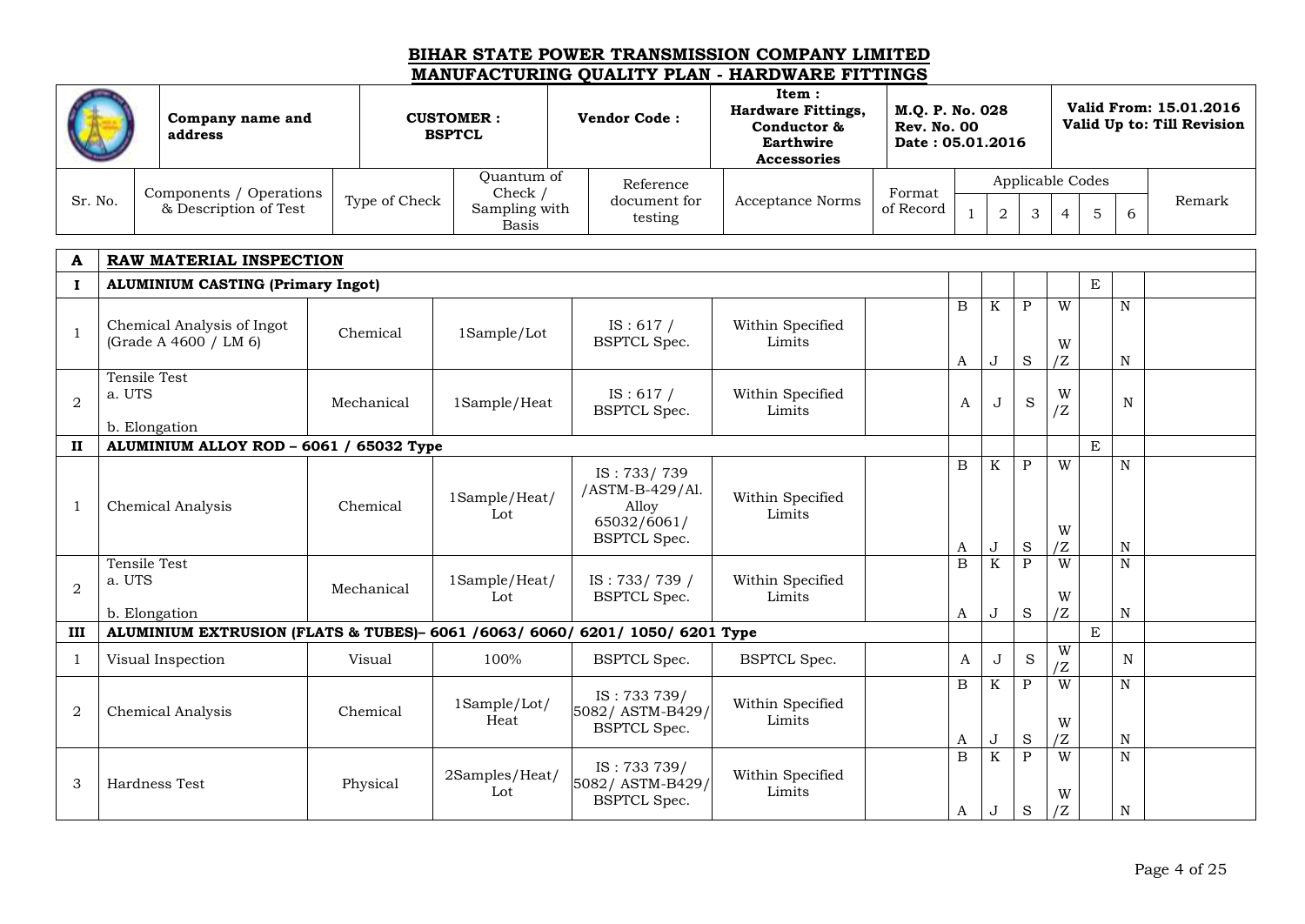|                |            | Company name and<br>address                            | <b>CUSTOMER:</b><br><b>BSPTCL</b> |               |                                                  | <b>Vendor Code:</b>                                  | Item:<br><b>Hardware Fittings,</b><br>Conductor &<br><b>Earthwire</b><br><b>Accessories</b> | M.Q. P. No. 028<br><b>Rev. No. 00</b><br>Date: 05.01.2016 |                   |                |                           |                          |             |                             | Valid From: 15.01.2016<br>Valid Up to: Till Revision |
|----------------|------------|--------------------------------------------------------|-----------------------------------|---------------|--------------------------------------------------|------------------------------------------------------|---------------------------------------------------------------------------------------------|-----------------------------------------------------------|-------------------|----------------|---------------------------|--------------------------|-------------|-----------------------------|------------------------------------------------------|
|                |            | Components / Operations                                |                                   |               | Quantum of<br>Check /                            | Reference                                            |                                                                                             | Format                                                    |                   |                |                           | Applicable Codes         |             |                             |                                                      |
| Sr. No.        |            | & Description of Test                                  |                                   | Type of Check | Sampling with<br>Basis                           | document for<br>testing                              | <b>Acceptance Norms</b>                                                                     | of Record                                                 | $\mathbf{1}$      | $\overline{2}$ | 3                         | $\overline{4}$           | 5           | 6                           | Remark                                               |
| IV             |            | <b>ALUMINIUM FORGING (Round Bar)</b>                   |                                   |               |                                                  |                                                      |                                                                                             |                                                           |                   |                |                           |                          | E           |                             |                                                      |
| $\mathbf{1}$   |            | Visual Inspection                                      |                                   | Visual        | 100%                                             | <b>BSPTCL Spec.</b>                                  | <b>BSPTCL Spec.</b>                                                                         |                                                           | A                 | J              | S                         | W<br>'Z                  |             | N                           |                                                      |
| $\overline{2}$ |            | Chemical Analysis                                      |                                   | Chemical      | 1Sample/Lot/<br>Heat                             | IS: 733/739 / Al.<br>Alloy 6061 BSPTCL<br>Spec.      | Within Specified<br>Limits                                                                  |                                                           | $\, {\bf B}$      | $\rm K$        | $\mathbf P$               | $\overline{W}$<br>W      |             | $\mathbf N$                 |                                                      |
| 3              |            | <b>Heat Treatment</b>                                  |                                   |               | 100%                                             |                                                      |                                                                                             |                                                           | A<br>$\mathbf B$  | J<br>$\rm K$   | $\rm S$<br>$\overline{P}$ | $\overline{Z}$<br>W      |             | $\, {\rm N}$<br>$\mathbf N$ |                                                      |
| $\mathbf{v}$   |            | STEEL FORGING (LOW & MEDIUM CARBON STEEL - CL IV / II) |                                   |               |                                                  |                                                      |                                                                                             |                                                           |                   |                |                           |                          | E           |                             |                                                      |
| 1              |            | Visual Inspection                                      |                                   | Visual        | 100%                                             | <b>BSPTCL Spec.</b>                                  | <b>BSPTCL Spec.</b>                                                                         |                                                           | A                 | $\bf J$        | S                         | W<br>ΙZ                  |             | N                           |                                                      |
| $\overline{2}$ |            | Chemical Analysis                                      |                                   | Chemical      | 1Sample/Heat/<br>Lot                             | IS: 1875/2004<br><b>BSPTCL</b> Spec.<br>/Apprd. Drg. | Within Specified<br>Limits                                                                  |                                                           | $\mathbf{B}$<br>A | K<br>J         | $\mathbf{P}$<br>S         | W<br>W<br>$\overline{Z}$ |             | ${\bf N}$<br>N              |                                                      |
| 3              |            | Tensile Strength                                       |                                   | Mechanical    | $\mathfrak{D}_{\mathfrak{p}}$<br>Samples/Heat/Lo | IS: 1875/2004<br><b>BSPTCL</b> Spec.<br>/Apprd. Drg. | Within Specified<br>Limits                                                                  |                                                           | B                 | K              | $\mathbf{P}$              | W                        |             | N                           |                                                      |
| $\overline{4}$ |            | Hardness Test                                          |                                   | Physical      | 3 Samples/Lot                                    | IS: 1875/2004<br><b>BSPTCL</b> Spec.<br>/Apprd. Drg. | 175BHN-CL-IV /<br>120BHN-CL-II min.                                                         |                                                           | B                 | K              | $\mathbf P$               | W                        |             | N                           |                                                      |
| $\overline{5}$ | Grain Size | Inclusion Rating /                                     |                                   | Metallurgical | 1 Sample/Heat/<br>Lot                            | IS: 4163/<br>IS: 4748                                | Max. 2 Thick/<br>Min. 6                                                                     |                                                           | B<br>A            | K<br>J         | $\mathbf{P}$<br>S         | W<br>W<br>/Z             |             | N<br>N                      |                                                      |
| 6              |            | Forge ability                                          |                                   |               | 5 Samples/Lot/<br>Heat                           | Mfg. Spec.                                           | No Crack                                                                                    |                                                           | $\, {\bf B}$      | $\rm K$        | $\mathbf{P}$              | W                        |             | N                           |                                                      |
| $\overline{7}$ |            | <b>Heat Treatment</b>                                  |                                   |               | 100%                                             |                                                      | IS 2004                                                                                     |                                                           | $\mathbf B$       | $\rm K$        | $\overline{P}$            | W                        |             | $\mathbf N$                 |                                                      |
| 8              | Inspection | Magnetic Particle                                      |                                   | N. D. T.      | 100%                                             | IS: 7743/3703<br><b>BSPTCL Spec.</b>                 | No Crack                                                                                    |                                                           | $\, {\bf B}$      | K              | $\mathbf{P}$              | W                        |             | N                           |                                                      |
| VI             |            | <b>M. S. FABRICATION</b>                               |                                   |               |                                                  |                                                      |                                                                                             |                                                           |                   |                |                           |                          | $\mathbf E$ |                             |                                                      |
| 1              |            | Visual Inspection                                      |                                   | Visual        | 100%                                             | <b>BSPTCL Spec./IS</b><br>: 2062                     | <b>BSPTCL Spec.</b>                                                                         |                                                           | A                 | J              | S                         | W<br>/Z                  |             | N                           |                                                      |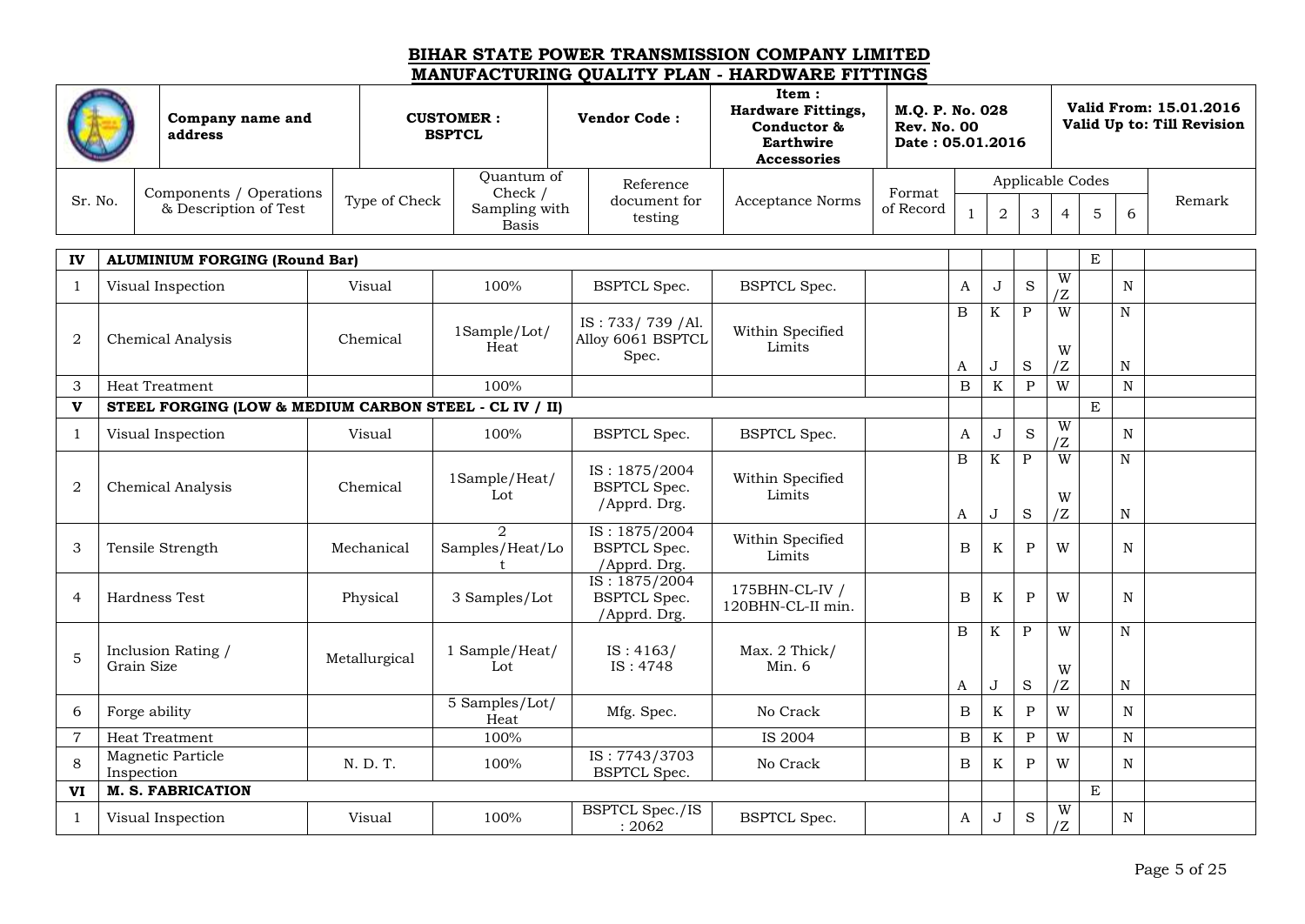|                  |             | Company name and<br>address                               |               | <b>CUSTOMER:</b><br><b>BSPTCL</b>        | <b>Vendor Code:</b>                            | Item:<br><b>Hardware Fittings,</b><br>Conductor &<br>Earthwire<br><b>Accessories</b> | M.Q. P. No. 028<br><b>Rev. No. 00</b><br>Date: 05.01.2016 |                   |                |                         |                  |   |                        | Valid From: 15.01.2016<br>Valid Up to: Till Revision |
|------------------|-------------|-----------------------------------------------------------|---------------|------------------------------------------|------------------------------------------------|--------------------------------------------------------------------------------------|-----------------------------------------------------------|-------------------|----------------|-------------------------|------------------|---|------------------------|------------------------------------------------------|
|                  |             |                                                           |               | Quantum of                               | Reference                                      |                                                                                      |                                                           |                   |                |                         | Applicable Codes |   |                        |                                                      |
| Sr. No.          |             | Components / Operations<br>& Description of Test          | Type of Check | Check /<br>Sampling with<br><b>Basis</b> | document for<br>testing                        | <b>Acceptance Norms</b>                                                              | Format<br>of Record                                       | $\mathbf{1}$      | $\overline{a}$ | 3                       | $\overline{4}$   | 5 | 6                      | Remark                                               |
|                  |             |                                                           |               |                                          |                                                |                                                                                      |                                                           | B                 | K              | $\mathbf P$             | W                |   | $\mathbf N$            |                                                      |
| $\boldsymbol{2}$ |             | Chemical Analysis                                         | Chemical      | 1Sample/Lot/<br>Heat                     | IS: 2062/1570<br><b>BSPTCL Spec.</b>           | Within Specified<br>Limits                                                           |                                                           | A                 | J              | $\rm S$                 | W<br>/Z          |   | N                      |                                                      |
|                  |             |                                                           |               | 2Samples/Lot/                            | IS: 2062/1570                                  | Within Specified                                                                     |                                                           |                   |                |                         |                  |   |                        |                                                      |
| 3                |             | Tensile Strength                                          | Mechanical    | Heat                                     | <b>BSPTCL Spec.</b>                            | Limits                                                                               |                                                           | B                 | K              | $\mathbf{P}$            | W                |   | N                      |                                                      |
| $\overline{4}$   |             | Hardness Test                                             | Physical      | 5Samples/Lot/<br>Heat                    | IS: 2062 BSPTCL<br>Spec.                       | 120BHN min.                                                                          |                                                           | $\boldsymbol{B}$  | K              | $\, {\bf P}$            | W                |   | ${\bf N}$              |                                                      |
|                  |             |                                                           |               |                                          |                                                |                                                                                      |                                                           | A                 | J              | $\rm S$                 | W<br>/Z          |   | $\mathbf N$            |                                                      |
| <b>VII</b>       |             | CAST IRON / MALLEABLE CAST IRON /SPHEROIDAL GRAPHITE IRON |               |                                          |                                                |                                                                                      |                                                           |                   |                |                         |                  | E |                        |                                                      |
|                  |             |                                                           |               |                                          |                                                |                                                                                      |                                                           | B                 | K              | $\, {\bf P}$            | W                |   | ${\bf N}$              |                                                      |
| $\mathbf{1}$     |             | Chemical Analysis                                         | Chemical      | 1Sample/Lot/<br>Heat                     | IS: 210/2108<br><b>BSPTCL</b> Spec.            | Within Specified<br>Limits                                                           |                                                           | A                 | J              | $\rm S$                 | W<br>/Z          |   | ${\bf N}$              |                                                      |
| $\overline{2}$   | a. UTS      | Tensile Test                                              | Mechanical    | 1Sample/Lot/<br>Heat                     | IS: 210/2108/1865<br><b>BSPTCL Spec.</b>       | Within Specified<br>Limits                                                           |                                                           | B                 | K              | $\mathbf{P}$            | W                |   | N                      |                                                      |
|                  |             | b. Elongation                                             |               | 1Sample/Lot/                             | IS: 210/2108/1865                              |                                                                                      |                                                           |                   |                |                         |                  |   |                        |                                                      |
| 3                |             | Hardness Test                                             | Physical      | Heat                                     | <b>BSPTCL</b> Spec.                            | IS: 210/2108                                                                         |                                                           | $\, {\bf B}$      | $\rm K$        | $\, {\bf P}$            | W                |   | N                      |                                                      |
| $\overline{4}$   | Inspection  | Magnetic Particle                                         | N. D. T.      | 100%                                     | IS: 7743/3703<br><b>BSPTCL Spec.</b>           | No Crack                                                                             |                                                           | B                 | $\mathbf K$    | $\mathbf P$             | W                |   | N                      |                                                      |
| <b>VIII</b>      | <b>ZINC</b> |                                                           |               |                                          |                                                |                                                                                      |                                                           |                   |                |                         |                  | E |                        |                                                      |
| $\mathbf{1}$     |             | Purity of Zinc Slab                                       | Chemical      | 1Sample/Lot                              | IS: 209/<br>99.95%min./<br><b>BSPTCL Spec.</b> | Within Specified<br>Limits                                                           |                                                           | $\, {\bf B}$<br>A | K<br>J         | $\, {\bf P}$<br>$\rm S$ | W<br>W<br>/Z     |   | ${\bf N}$<br>${\bf N}$ |                                                      |
| IX               |             | <b>MESSENGER CABLE</b>                                    |               |                                          |                                                |                                                                                      |                                                           |                   |                |                         |                  | E |                        |                                                      |
| $\mathbf{1}$     |             | Chemical Analysis                                         | Chemical      | 1Sample/Lot/<br>Heat                     | <b>IS: 1835/ BSPTCL</b><br>Spec.               | Within Specified<br>Limits                                                           |                                                           | $\, {\bf B}$      | K              | $\, {\bf P}$            | W                |   | $\mathbf N$            |                                                      |
| 2                |             | Dimensional Check                                         | Dimensional   | Each Coil                                | <b>BSPTCL</b> Spec.<br>/Approved Drawing       | Within tolerance<br>Limits                                                           |                                                           | B                 | K              | $\mathbf P$             | W                |   | N                      |                                                      |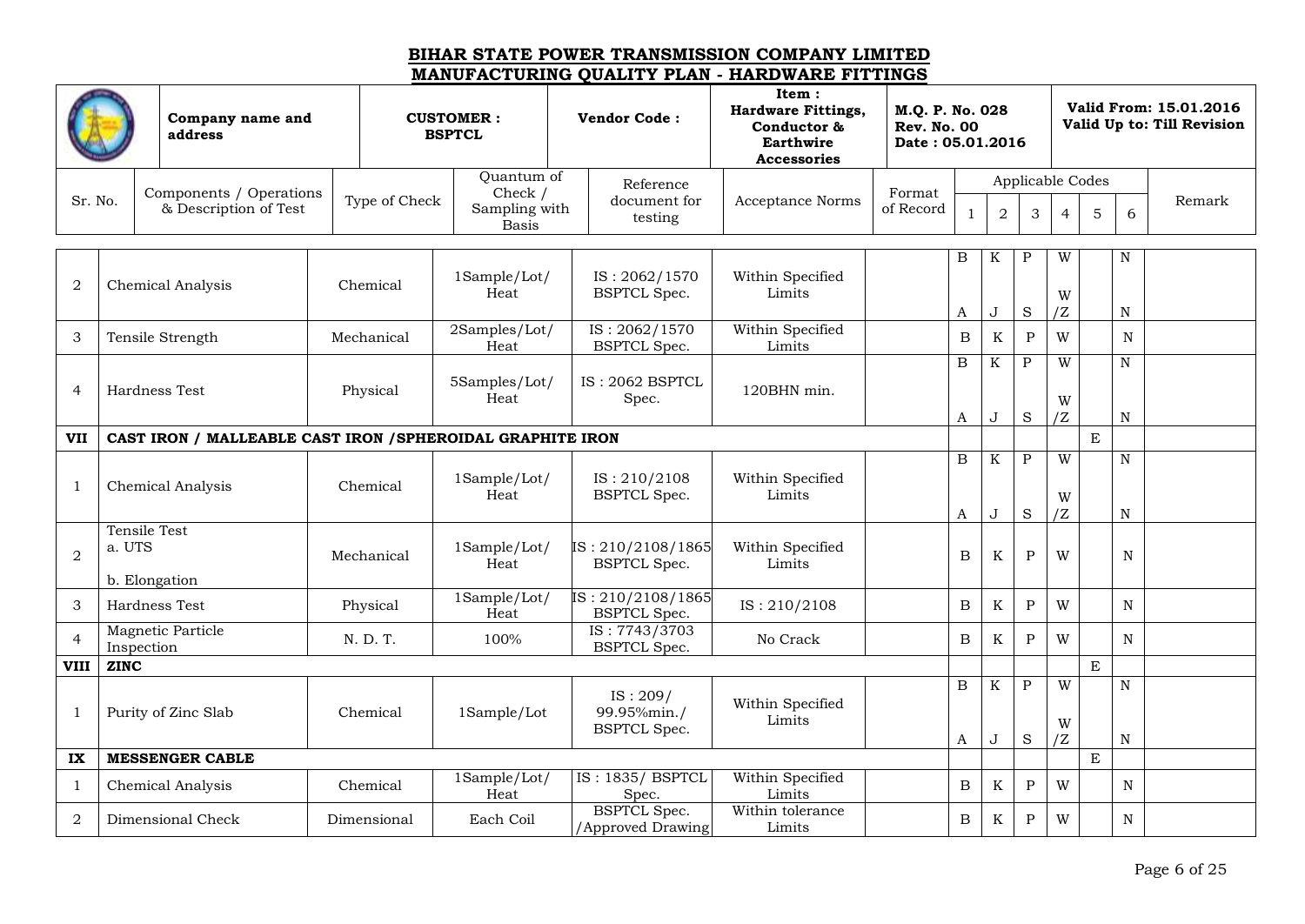|                           |           | Company name and<br>address<br>Components / Operations |  |               | <b>CUSTOMER:</b><br><b>BSPTCL</b> | <b>Vendor Code:</b>                           | Item:<br><b>Hardware Fittings,</b><br>Conductor &<br>Earthwire<br><b>Accessories</b> | M.Q. P. No. 028<br><b>Rev. No. 00</b><br>Date: 05.01.2016 |                  |                |              |                      |             |             | Valid From: 15.01.2016<br>Valid Up to: Till Revision |
|---------------------------|-----------|--------------------------------------------------------|--|---------------|-----------------------------------|-----------------------------------------------|--------------------------------------------------------------------------------------|-----------------------------------------------------------|------------------|----------------|--------------|----------------------|-------------|-------------|------------------------------------------------------|
|                           |           |                                                        |  |               | Quantum of                        | Reference                                     |                                                                                      |                                                           |                  |                |              | Applicable Codes     |             |             |                                                      |
| Sr. No.                   |           | & Description of Test                                  |  | Type of Check | Check /<br>Sampling with<br>Basis | document for<br>testing                       | <b>Acceptance Norms</b>                                                              | Format<br>of Record                                       | $\mathbf{1}$     | $\overline{a}$ | 3            | $\overline{4}$       | 5           | 6           | Remark                                               |
|                           |           | <b>Tensile Test</b>                                    |  |               |                                   |                                               |                                                                                      |                                                           |                  |                |              |                      |             |             |                                                      |
| 3                         | a. UTS    | b. Elongation                                          |  | Mechanical    | 2Samples/Lot/<br>Heat             | IS: 2141/ Apprd.<br>Drg./ BSPTCL Spec.        | Within Specified<br>Limits                                                           |                                                           | $\boldsymbol{B}$ | K              | $\, {\bf P}$ | W                    |             | $\mathbf N$ |                                                      |
| $\overline{4}$            |           | Visual Inspection                                      |  | Visual        | 100%                              | <b>BSPTCL Spec.</b>                           | <b>BSPTCL Spec.</b>                                                                  |                                                           | A                | J              | $\mathbf S$  | W<br>/Z              |             | N           |                                                      |
| $\mathbf 5$               |           | Dimensional Verification &<br>Lay Ratio Check          |  | Measurement   | Each Spool                        | <b>BSPTCL Spec.</b><br>/Apprd. Drgs.          | Within Specified<br>Limits                                                           |                                                           | B                | $\rm K$        | $\, {\bf P}$ | W                    |             | N           |                                                      |
| 6                         | strands   | Preforming, Postforming of                             |  | Visual        | 100%                              | <b>BSPTCL Spec.</b>                           | No spreding of<br>strands when cut.                                                  |                                                           | $\boldsymbol{B}$ | $\rm K$        | $\mathbf{P}$ | W                    |             | N           |                                                      |
| $\overline{7}$            |           | Galvanizing Test                                       |  |               |                                   |                                               |                                                                                      |                                                           |                  |                |              |                      |             |             |                                                      |
|                           |           | a. Visual Examination                                  |  | Visual        | $1\%$                             | <b>BSPTCL Spec.</b>                           | <b>BSPTCL Spec.</b>                                                                  |                                                           | B                | K              | $\mathbf{P}$ | W                    |             | $\mathbf N$ |                                                      |
|                           |           | b. Uniformity of Zn coating                            |  | Chemical      | $1\%$                             | IS 2633/4826<br><b>BSPTCL</b> Spec.           | Min. 3&1/2 dips                                                                      |                                                           |                  |                |              |                      |             |             |                                                      |
|                           |           | c. Mass of Zinc Coating                                |  | Chemical      | $1\%$                             | IS $\overline{4826}$ /<br><b>BSPTCL Spec.</b> | $235$ g/m <sup>2</sup> min. /<br>33microns                                           |                                                           | A                | J              | S            | W<br>/Z              |             | N           |                                                      |
|                           |           | d. Adhesion test                                       |  |               | $1\%$                             | IS 2629/<br><b>BSPTCL Spec.</b>               | No Peel Off                                                                          |                                                           |                  |                |              |                      |             |             |                                                      |
| $\boldsymbol{\mathrm{X}}$ |           | <b>SECURITY CLIP</b>                                   |  |               |                                   |                                               |                                                                                      |                                                           |                  |                |              |                      | $\mathbf E$ |             |                                                      |
| 1                         |           | Visual Inspection                                      |  | Visual        | 100%                              | IS 2486/IEC 372/<br><b>BSPTCL Spec</b>        | IS 2486/IEC 372<br><b>BSPTCL Spec</b>                                                |                                                           | B                | K              | $U^*$        | W<br>/Z              |             | $\mathbf N$ |                                                      |
| 2                         |           | Dimensional Verification                               |  | Measurement   | IS 2486                           | IS 2486/IEC 372/<br><b>BSPTCL Spec</b>        | Within Specified<br>Limits                                                           |                                                           | $\boldsymbol{B}$ | K              | $U^*$        | W<br>/Z              |             | $\mathbf N$ |                                                      |
| 3                         |           | Resistance To Bending                                  |  | Visual        | IS 2486                           | IS 2486/IEC 372/<br><b>BSPTCL Spec</b>        | No Crack                                                                             |                                                           | $\, {\bf B}$     | K              | $U^*$        | $\overline{W}$<br>/Z |             | N           |                                                      |
| $\overline{4}$            |           | Operation / Load Test                                  |  | Mechanical    | IS 2486                           | IS 2486/IEC 372/<br><b>BSPTCL Spec</b>        | 5-50Kg                                                                               |                                                           | B                | K              | U*           | W<br>/Z              |             | N           |                                                      |
| 5                         |           | Hardness Test                                          |  | Physical      | IS 2486                           | IS 2486/IEC 372/<br><b>BSPTCL Spec</b>        | 152BHN min.                                                                          |                                                           | B                | K              | $U^*$        | $\overline{W}$<br>/Z |             | N           |                                                      |
| 6                         | Corrosion | Resistance to Internal<br>(Copper & Cu Alloy)          |  |               | IS 2486                           | IS 2486/IEC 372/<br><b>BSPTCL Spec</b>        | IS 2486/IEC 372<br>/ BSPTCL Spec                                                     |                                                           | B                | K              | $U^*$        | W<br>/Z              |             | N           |                                                      |
| $\overline{7}$            |           | <b>Chemical Analysis</b>                               |  | Chemical      | IS 2486                           | IS 2486/IEC 372/<br><b>BSPTCL Spec</b>        | Within Specified<br>limit                                                            |                                                           | B                | K              | $U^*$        | W<br>IZ              |             | N           |                                                      |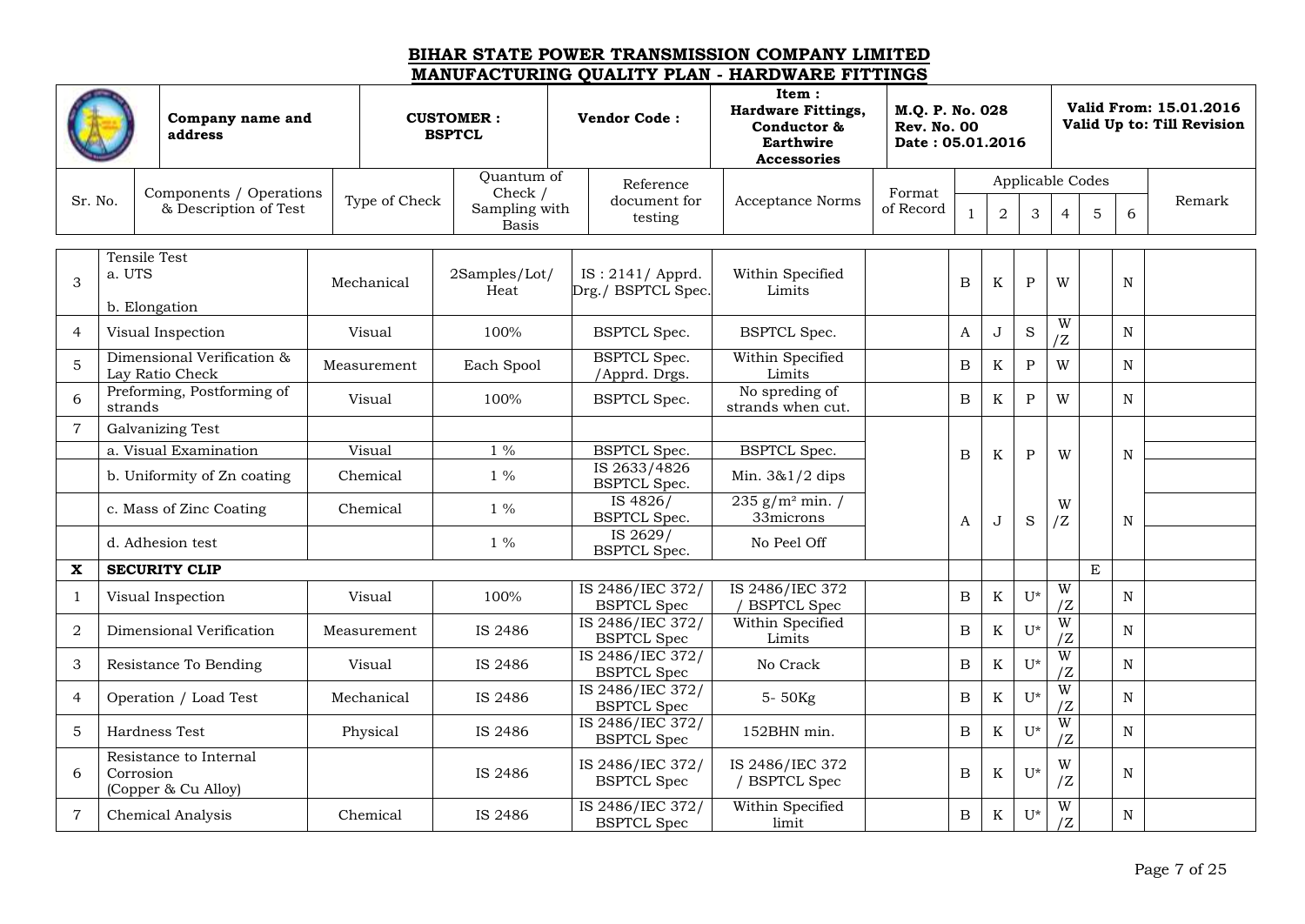|                |                   | Company name and<br>address                      |               | <b>CUSTOMER:</b><br><b>BSPTCL</b>        | <b>Vendor Code:</b>                                              | Item:<br><b>Hardware Fittings,</b><br>Conductor &<br><b>Earthwire</b><br><b>Accessories</b> | M.Q. P. No. 028<br><b>Rev. No. 00</b><br>Date: 05.01.2016 |              |                |              |                               |             |             | Valid From: 15.01.2016<br>Valid Up to: Till Revision |
|----------------|-------------------|--------------------------------------------------|---------------|------------------------------------------|------------------------------------------------------------------|---------------------------------------------------------------------------------------------|-----------------------------------------------------------|--------------|----------------|--------------|-------------------------------|-------------|-------------|------------------------------------------------------|
|                |                   |                                                  |               | Quantum of                               | Reference                                                        |                                                                                             |                                                           |              |                |              | Applicable Codes              |             |             |                                                      |
| Sr. No.        |                   | Components / Operations<br>& Description of Test | Type of Check | Check /<br>Sampling with<br><b>Basis</b> | document for<br>testing                                          | Acceptance Norms                                                                            | Format<br>of Record                                       | $\mathbf{1}$ | $\overline{2}$ | 3            | $\overline{4}$                | 5           | 6           | Remark                                               |
| 8              |                   | Inter Granular Corrosion                         | Chemical      | Once / Order                             | $ASTM - A262$                                                    | $ASTM - A262 / No$                                                                          |                                                           | $\, {\bf B}$ | K              | $U^*$        | W                             |             | N           |                                                      |
|                | Test              |                                                  |               |                                          | Practice A                                                       | Crack                                                                                       |                                                           |              |                |              | /Z                            |             |             |                                                      |
| XI             | <b>SPLIT PIN</b>  |                                                  |               |                                          |                                                                  |                                                                                             |                                                           |              |                |              |                               | $\mathbf E$ |             |                                                      |
| 1              |                   | Visual Inspection                                | Visual        | 100%                                     | IS 549 / BSPTCL<br>Spec                                          | IS 549<br><b>BSPTCL Spec</b>                                                                |                                                           | $\, {\bf B}$ | $\rm K$        | $\mathbf P$  | W                             |             | N           |                                                      |
| $\overline{2}$ |                   | Dimensional Verification                         | Measurement   | IS 8563                                  | IS 549 / BSPTCL<br>Spec                                          | Within Specified<br>Limits                                                                  |                                                           | $\, {\bf B}$ | $\rm K$        | $\, {\bf P}$ | W                             |             | N           |                                                      |
| 3              | Bend Test         |                                                  | Visual        | IS 8563                                  | IS 549 / BSPTCL<br>Spec                                          | No Crack                                                                                    |                                                           | $\, {\bf B}$ | K              | $\mathbf{P}$ | W                             |             | N           |                                                      |
| XII            |                   | <b>SPRING WASHER</b>                             |               |                                          |                                                                  |                                                                                             |                                                           |              |                |              |                               |             |             |                                                      |
| 1              |                   | Visual Inspection                                | Visual        | 100%                                     | IS 3063 / BSPTCL<br>Spec                                         | IS 3063<br><b>BSPTCL Spec</b>                                                               |                                                           | $\, {\bf B}$ | $\rm K$        | $U^*$        | W<br>/Z                       |             | N           |                                                      |
| $\overline{2}$ |                   | Dimensional Verification                         | Measurement   | IS 6821                                  | IS 3063 / BSPTCL<br>Spec                                         | Within Specified<br>Limits                                                                  |                                                           | $\, {\bf B}$ | $\rm K$        | $U^*$        | W                             |             | $\mathbf N$ |                                                      |
| 3              | <b>Twist Test</b> |                                                  | Visual        | IS 6821                                  | IS 3063 / BSPTCL<br>Spec                                         | No Crack                                                                                    |                                                           | $\, {\bf B}$ | K              | $U^*$        | $\overline{\mathbf{W}}$<br>'Z |             | N           |                                                      |
| $\overline{4}$ |                   | Permanent Set Test                               | Mechanical    | IS 6821                                  | IS 3063 / BSPTCL<br>Spec                                         | IS 3063<br><b>BSPTCL Spec</b>                                                               |                                                           | $\, {\bf B}$ | $\rm K$        | $U^*$        | W<br>/Z                       |             | N           |                                                      |
| 5              |                   | Permanent Load Test                              | Mechanical    | IS 6821                                  | IS 3063 / BSPTCL<br>Spec                                         | IS 3063<br><b>BSPTCL Spec</b>                                                               |                                                           | $\, {\bf B}$ | $\rm K$        | $U^*$        | W<br>/Z                       |             | N           |                                                      |
| 6              |                   | Hardness Test                                    | Physical      | IS 6821                                  | IS 3063 / BSPTCL<br>Spec                                         | IS 3063<br>/ BSPTCL Spec                                                                    |                                                           | B            | K              | $U^*$        | W<br>/Z                       |             | N           |                                                      |
| $\overline{7}$ |                   | <b>Chemical Analysis</b>                         | Chemical      | IS 6821                                  | IS 3063 / BSPTCL<br>Spec                                         | Within Specified<br>Limits                                                                  |                                                           | $\, {\bf B}$ | $\rm K$        | $U^*$        | W                             |             | $\mathbf N$ |                                                      |
| 8              |                   | Galvanizing Test                                 |               |                                          |                                                                  |                                                                                             |                                                           |              |                |              |                               |             |             |                                                      |
|                |                   | Uniformity of Zn coating                         | Chemical      | IS 6821                                  | IS 2633/<br><b>BSPTCL Spec.</b>                                  | IS 3063<br><b>BSPTCL Spec</b>                                                               |                                                           | $\, {\bf B}$ | $\rm K$        | $U^*$        | W<br>/Z                       |             | $\mathbf N$ |                                                      |
|                |                   | Mass of Zinc Coating                             | Chemical      | IS 6821                                  | IS 4759/6745/<br><b>BSPTCL Spec.</b>                             | IS 3063<br><b>BSPTCL Spec</b>                                                               |                                                           | $\, {\bf B}$ | K              | $U^*$        | $\overline{\mathbf{W}}$<br>/Z |             | N           |                                                      |
| <b>XIII</b>    |                   | <b>RUBBER COMPOUND</b>                           |               |                                          |                                                                  |                                                                                             |                                                           |              |                |              |                               | $\mathbf E$ |             |                                                      |
| $\mathbf{1}$   |                   | <b>Tensile Test</b><br>(Before & after Aging)    | Mechanical    | 1Sample/Lot                              | <b>ASTM D 1171/</b><br><b>ASTM D 573/</b><br><b>BSPTCL Spec.</b> | Within Specified<br>Limits                                                                  |                                                           | B            | K              | $U^*$        | W<br>/2                       |             | $\mathbf N$ |                                                      |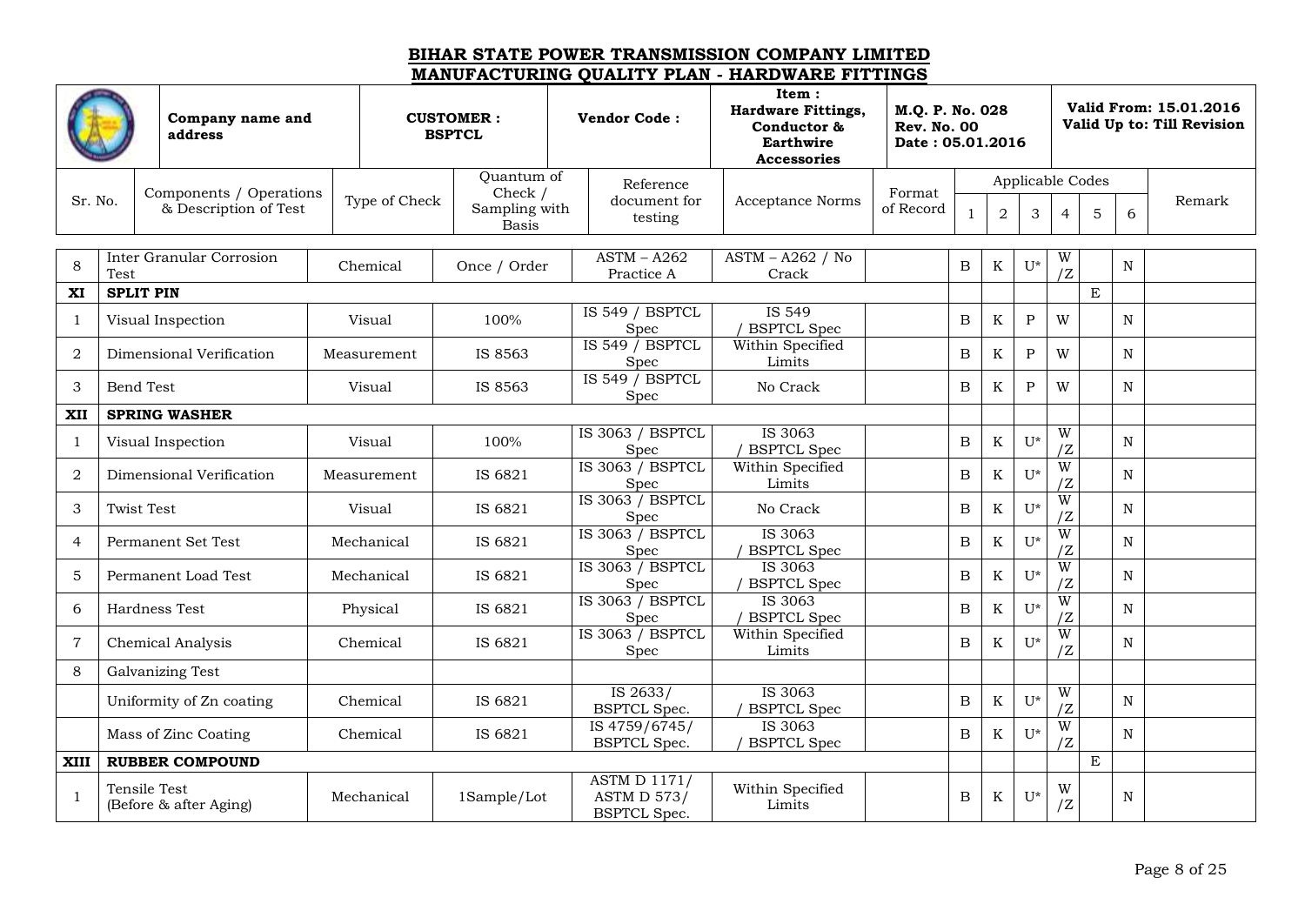|                |            | <b>CUSTOMER:</b><br>Company name and<br><b>BSPTCL</b><br>address |  |               |                                          | <b>Vendor Code:</b>                                              | Item:<br><b>Hardware Fittings,</b><br>Conductor &<br><b>Earthwire</b><br><b>Accessories</b> | M.Q. P. No. 028<br><b>Rev. No. 00</b><br>Date: 05.01.2016 |              |                |                  |                      |             |             | Valid From: 15.01.2016<br>Valid Up to: Till Revision |
|----------------|------------|------------------------------------------------------------------|--|---------------|------------------------------------------|------------------------------------------------------------------|---------------------------------------------------------------------------------------------|-----------------------------------------------------------|--------------|----------------|------------------|----------------------|-------------|-------------|------------------------------------------------------|
|                |            |                                                                  |  |               | Quantum of                               | Reference                                                        |                                                                                             |                                                           |              |                | Applicable Codes |                      |             |             |                                                      |
| Sr. No.        |            | Components / Operations<br>& Description of Test                 |  | Type of Check | Check /<br>Sampling with<br><b>Basis</b> | document for<br>testing                                          | <b>Acceptance Norms</b>                                                                     | Format<br>of Record                                       |              | $\overline{2}$ | 3                | $\overline{4}$       | 5           | 6           | Remark                                               |
| $\overline{2}$ |            | <b>Elongation Test</b><br>(Before & after Aging)                 |  | Mechanical    | 1Sample/Lot                              | <b>ASTM D 1171/</b><br><b>ASTM D 573/</b><br><b>BSPTCL Spec.</b> | Within Specified<br>Limits                                                                  |                                                           | $\, {\bf B}$ | K              | $U^*$            | W<br>/2              |             | N           |                                                      |
| $\mathfrak{Z}$ |            | Shore Hardness Test<br>(Before & after Aging)                    |  | Physical      | 1Sample/Lot                              | <b>ASTM D 1171/</b><br><b>ASTM D 573/</b><br><b>BSPTCL Spec.</b> | $65 - 80$ Shore A                                                                           |                                                           | $\mathbf B$  | $\rm K$        | U*               | W<br>/Z              |             | N           |                                                      |
| $\overline{4}$ | Aging Test |                                                                  |  | Physical      | 1Sample/Lot                              | <b>ASTM D 1171/</b><br><b>ASTM D 573/</b><br><b>BSPTCL Spec.</b> |                                                                                             |                                                           | B            | K              | U*               | W<br>$\overline{Z}$  |             | N           |                                                      |
| <b>XIV</b>     |            | <b>ELASTOMER BUSH</b>                                            |  |               |                                          |                                                                  |                                                                                             |                                                           |              |                |                  |                      | $\mathbf E$ |             |                                                      |
| $\mathbf{1}$   |            | Tensile Test                                                     |  | Mechanical    | 1Sample/Lot                              | <b>ASTM 412 C/</b><br><b>BSPTCL Spec.</b>                        | Within Specified<br>Limits                                                                  |                                                           | $\, {\bf B}$ | $\rm K$        | ${\bf P}$        | W                    |             | $\mathbf N$ |                                                      |
| 2              |            | <b>Elongation Test</b>                                           |  | Mechanical    | 1Sample/Lot                              | <b>ASTM 412 C/</b><br><b>BSPTCL Spec.</b>                        | Within Specified<br>Limits                                                                  |                                                           | B            | K              | ${\bf P}$        | W                    |             | N           |                                                      |
| 3              |            | Shore Hardness Test                                              |  | Physical      | 1Sample/Lot                              | <b>ASTM D 2240/</b><br><b>BSPTCL Spec.</b>                       | $55 \pm 5$ Shore A                                                                          |                                                           | B            | $\rm K$        | $\mathbf{P}$     | W                    |             | N           |                                                      |
| XV             |            | <b>BELLEVILLE WASHER</b>                                         |  |               |                                          |                                                                  |                                                                                             |                                                           |              |                |                  |                      | $\mathbf E$ |             |                                                      |
| $\mathbf{1}$   |            | Visual Inspection                                                |  | Visual        | 100%                                     | DAMP Spec.                                                       | DAMP Spec.                                                                                  |                                                           | $\mathbf{A}$ | J              | S                | $\overline{W}$<br>/Z |             | N           |                                                      |
| $\overline{2}$ |            | Dimensional Verification                                         |  | Measurement   | $1\%$                                    | DAMP Spec.                                                       | Within Specified<br>Limits                                                                  |                                                           | $\mathbf{A}$ | J              | S                | $\overline{W}$<br>/Z |             | N           |                                                      |
| 3              | Diameter   | External & Internal                                              |  | Measurement   | $1\%$                                    | DAMP Spec.                                                       | Within Specified<br>Limits                                                                  |                                                           | A            | J              | S                | W<br>ΙZ              |             | N           |                                                      |
| $\overline{4}$ |            | Thickness Control                                                |  | Measurement   | $1\%$                                    | DAMP Spec.                                                       | Within Specified<br>Limits                                                                  |                                                           | A            | J              | S                | W<br>/Z              |             | N           |                                                      |
| $\overline{5}$ |            | Height Control                                                   |  | Measurement   | $1\%$                                    | DAMP Spec.                                                       | Within Specified<br>Limits                                                                  |                                                           | A            | J              | S                | W<br>ΙZ              |             | N           |                                                      |
| 6              | Recovery   | Verification of Force to<br>Flattening & height                  |  | Measurement   | $1\%$                                    | DAMP Spec.                                                       | Within Specified<br>Limits                                                                  |                                                           | A            | J              | S                | W<br>$\overline{Z}$  |             | N           |                                                      |
| $\overline{7}$ |            | <b>Chemical Analysis</b>                                         |  | Chemical      | 1Sample/Lot                              | DAMP Spec.                                                       | Within Specified<br>Limits                                                                  |                                                           | B            | $\rm K$        | ${\bf P}$        | W                    |             | N           |                                                      |
| 8              |            | Galvanizing Test                                                 |  |               |                                          |                                                                  |                                                                                             |                                                           |              |                |                  |                      |             |             |                                                      |
|                |            | Uniformity of Zn coating                                         |  | Chemical      | $1\%$                                    | DAMP Spec.                                                       | DAMP Spec.                                                                                  |                                                           | A            | J              | $\rm S$          | W<br>Z               |             | N           |                                                      |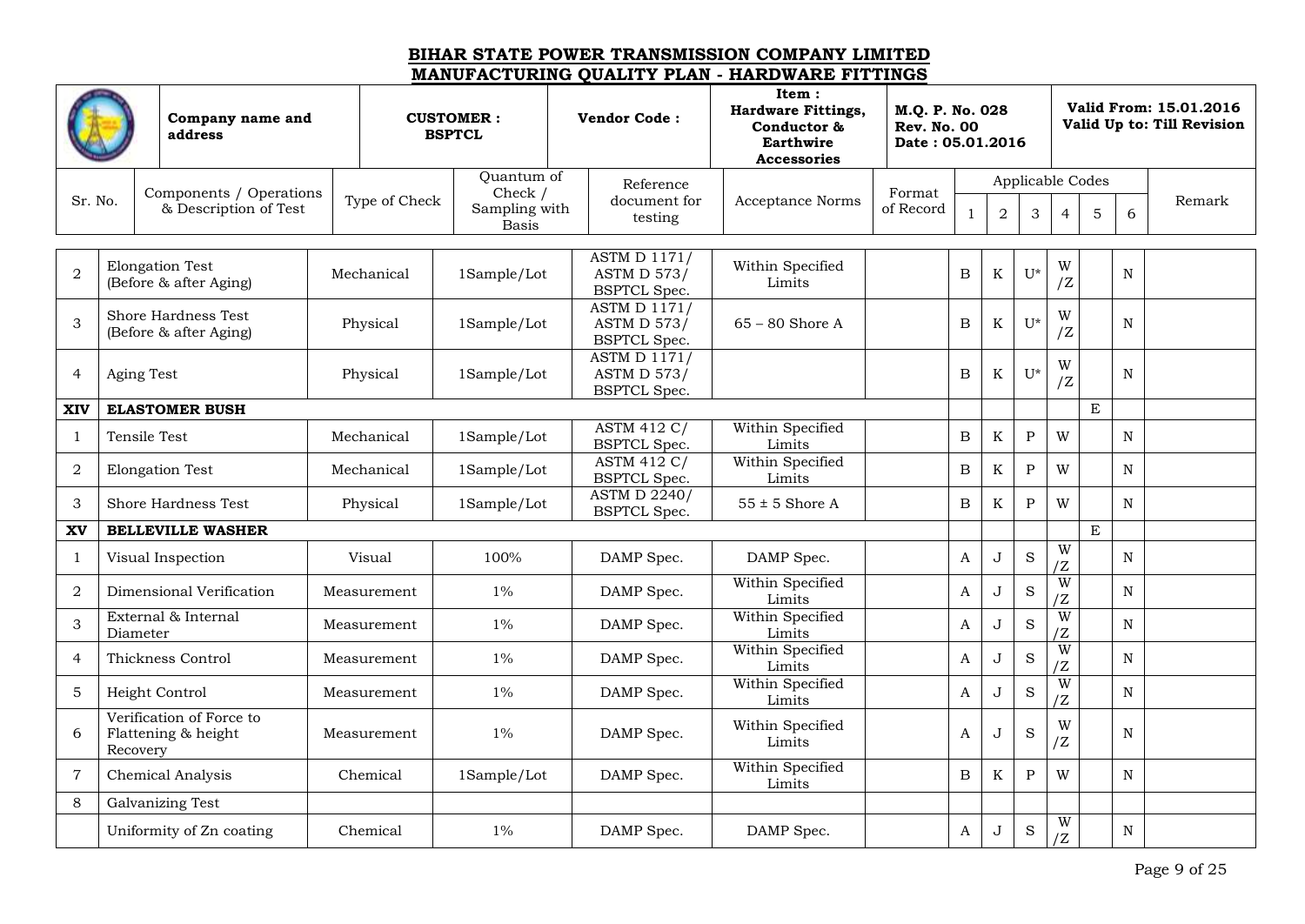|         | Company name and<br>address                      |               | <b>CUSTOMER:</b><br><b>BSPTCL</b>               | <b>Vendor Code:</b>                  | Item:<br><b>Hardware Fittings,</b><br>Conductor &<br>Earthwire<br><b>Accessories</b> | M.O. P. No. 028<br><b>Rev. No. 00</b><br>Date: 05.01.2016 |              |                |   |   |                       |             | Valid From: 15.01.2016<br>Valid Up to: Till Revision |
|---------|--------------------------------------------------|---------------|-------------------------------------------------|--------------------------------------|--------------------------------------------------------------------------------------|-----------------------------------------------------------|--------------|----------------|---|---|-----------------------|-------------|------------------------------------------------------|
| Sr. No. | Components / Operations<br>& Description of Test | Type of Check | Ouantum of<br>Check /<br>Sampling with<br>Basis | Reference<br>document for<br>testing | <b>Acceptance Norms</b>                                                              | Format<br>of Record                                       |              | $\overline{2}$ | 3 |   | Applicable Codes<br>5 |             | Remark                                               |
|         | Mass of Zinc Coating                             | Chemical      | $1\%$                                           | DAMP Spec.                           | DAMP Spec.                                                                           |                                                           | $\mathbf{L}$ |                | S | W |                       | $\mathbf N$ |                                                      |

| <b>XVI</b>     | <b>BOLT &amp; NUT</b>                                    |             |                         |                                                           |                                |                |   |       |         | E |   |  |
|----------------|----------------------------------------------------------|-------------|-------------------------|-----------------------------------------------------------|--------------------------------|----------------|---|-------|---------|---|---|--|
|                | Visual Inspection                                        | Visual      | 100%                    | IS 3063 / BSPTCL<br>Spec                                  | IS 3063<br><b>BSPTCL Spec</b>  | B              | K | $U^*$ | W<br>/Z |   | N |  |
| $\overline{2}$ | Dimensional Verification                                 | Measurement | IS 2614                 | IS 2614                                                   | Within Specified<br>Limits     | B              | K | $U^*$ | W<br>/Z |   | N |  |
| 3              | Tensile Test<br>a. Tensile Strength<br>b. Yield Strength | Mechanical  | 1Sample/Size/<br>Heat   | $IS: 1367$ (Part III)                                     | Within Specified<br>Limits     | B              | K | $U^*$ | W<br>/Z |   | N |  |
|                | c. Elongation                                            |             |                         |                                                           |                                |                |   |       |         |   |   |  |
| $\overline{4}$ | Hardness Test                                            | Physical    | IS 2614                 | IS 1367 (Part III)<br>$-Bolt / IS 1367$<br>(Part VI)- Nut | Within Specified<br>Limits     | B              | K | $U^*$ | W<br>/Z |   | N |  |
| 5              | <b>Impact Test</b>                                       | Mechanical  | 1Sample/Size            | $IS: 1367$ (Part III)                                     | Within Specified<br>Limits     | B              | K | $U^*$ | W<br>/Z |   | N |  |
| 6              | Proof Load Test - Nut                                    | Mechanical  | 1Sample/Size/<br>Heat   | IS: 1367 (Part VI)                                        | Within Specified<br>Limits     | $\overline{B}$ | K | $U^*$ | W<br>/Z |   | N |  |
| $\overline{7}$ | <b>Chemical Analysis</b>                                 | Chemical    | 1Sample/Lot             | IS 1367 (Part III)<br>$-Bolt / IS 1367$<br>(Part VI)- Nut | Within Specified<br>Limits     | B              | K | $U^*$ | W<br>/Z |   | N |  |
| 8              | Galvanizing Test                                         |             |                         |                                                           |                                |                |   |       |         |   |   |  |
|                | Uniformity of Zn coating                                 | Chemical    | 10Samples/Lot<br>/ Size | IS 2633/<br><b>BSPTCL Spec.</b>                           | Min. 4dips                     | B              | K | $U^*$ | W<br>/Z |   | N |  |
|                | Mass of Zinc Coating                                     | Chemical    | 10Samples/Lot<br>/ Size | IS 4759/6745/<br><b>BSPTCL Spec.</b>                      | $305g/m^2$ min. /<br>43microns | B              | K | $U^*$ | W<br>1Z |   | N |  |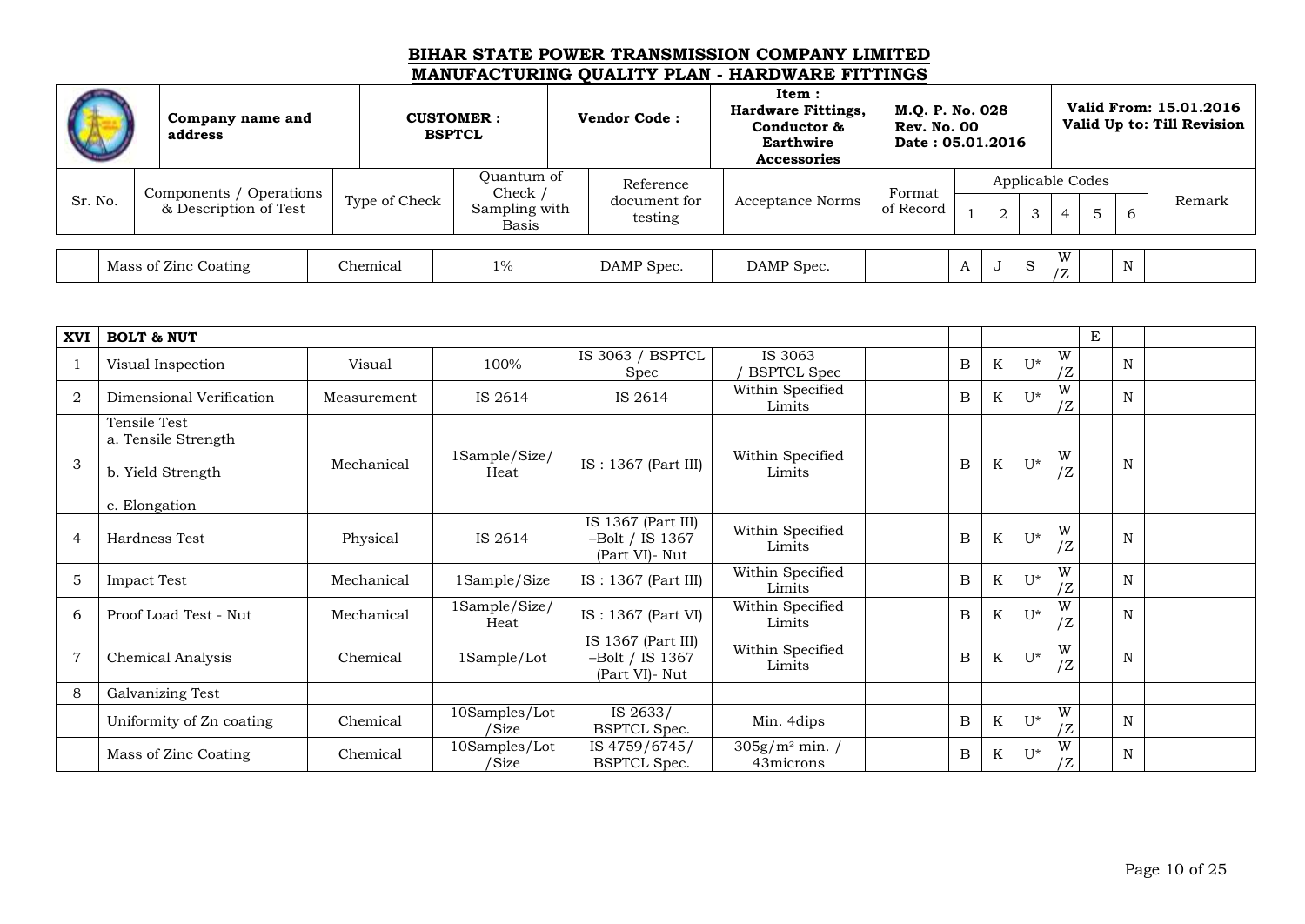|         | Company name and<br>address |               | <b>CUSTOMER:</b><br><b>BSPTCL</b> | <b>Vendor Code:</b>     | Item:<br><b>Hardware Fittings,</b><br>Conductor &<br><b>Earthwire</b><br><b>Accessories</b> | M.Q. P. No. 028<br><b>Rev. No. 00</b><br>Date: 05.01.2016 |  |  |                  | Valid From: 15.01.2016<br>Valid Up to: Till Revision |
|---------|-----------------------------|---------------|-----------------------------------|-------------------------|---------------------------------------------------------------------------------------------|-----------------------------------------------------------|--|--|------------------|------------------------------------------------------|
|         | Components / Operations     |               | Ouantum of<br>Check ,             | Reference               |                                                                                             | Format                                                    |  |  | Applicable Codes |                                                      |
| Sr. No. | & Description of Test       | Type of Check | Sampling with<br>Basis            | document for<br>testing | Acceptance Norms                                                                            | of Record                                                 |  |  |                  | Remark                                               |

| $\bf{B}$       | <b>INPROCESS INSPECTION</b>                                                   |             |                      |                                                 |                            |   |         |             |   |             |  |
|----------------|-------------------------------------------------------------------------------|-------------|----------------------|-------------------------------------------------|----------------------------|---|---------|-------------|---|-------------|--|
| $\bf{I}$       | <b>ALUMINIUM CASTINGS</b>                                                     |             |                      |                                                 |                            |   |         |             |   |             |  |
|                | Visual Inspection                                                             | Visual      | 100%                 | <b>BSPTCL Spec.</b>                             | <b>BSPTCL Spec.</b>        | A | J       | S           | W | N           |  |
| $\overline{2}$ | D. P. Test                                                                    | N.D.T.      | $1\%$                | Approved Drgs.                                  | No Cracks                  | A | J       | S           | W | N           |  |
| 3              | <b>Check for Blow Holes</b>                                                   | Visual      | $1\%$                | <b>BSPTCL</b> Spec.                             | No Holes                   | A | $\cdot$ | S           | W | N           |  |
| $\mathbf{H}$   | ALUMINIUM ALLOY ROD / P. A. ROD / RETAINING ROD - 6061 / 65032 Type           |             |                      |                                                 |                            |   |         |             |   |             |  |
|                | Visual Inspection                                                             | Visual      | 100%                 | <b>BSPTCL</b> Spec.                             | <b>BSPTCL Spec.</b>        | A | J       | S           | W | N           |  |
| $\overline{2}$ | Surface Finish & Center<br>Marking                                            | Measurement | 100%                 | <b>BSPTCL Spec.</b><br>/Apprd. Drgs.<br>IS 2121 | Within Specified<br>Limits | A |         | S           | W | N           |  |
| 3              | Tensile Strength Test                                                         | Mechanical  | 1Sample/Lot/<br>Heat | Approved Drgs.<br>IS 2121                       | Min. $35\text{kg/mm}^2$    | A | $\cdot$ | S           | W | N           |  |
| $\overline{4}$ | Conductivity Test                                                             | Electrical  | 1Sample/Lot/<br>Heat | Approved Drgs.<br>IS 2121                       | Min. 40% of IACS           | A |         | S           | W | N           |  |
| 5              | Resilience Test                                                               | Visual      | 1Sample/Lot/<br>Heat | Approved Drgs.<br>IS 2121                       | No Deformation             | A |         | S           | W | N           |  |
| 6              | <b>Bend Test</b>                                                              | Visual      | 1Sample/Lot/<br>Heat | Approved Drgs.<br>IS 2121                       | No Crack                   | A | $\cdot$ | S           | W | N           |  |
| ш              | ALUMINIUM EXTRUSION (FLATS & TUBES)- 6061 / 6063/ 6060/ 6201/ 1050/ 6201 Type |             |                      |                                                 |                            |   |         |             |   |             |  |
|                | Visual Inspection                                                             | Visual      | 100%                 | <b>BSPTCL Spec.</b>                             | <b>BSPTCL Spec.</b>        | A | J       | $\mathbf S$ | W | $\mathbf N$ |  |
| 2              | Dimensional Verification                                                      | Measurement | 3%                   | <b>BSPTCL</b> Spec.<br>/Apprd. Drgs.            | Within Specified<br>Limits | A |         | S           | W | N           |  |
| 3              | D. P. Test (Welded Joints)                                                    | N.D.T.      | 2%                   | <b>BSPTCL Spec.</b><br>/Apprd. Drgs.            | No Cracks                  | A |         | S           | W | N           |  |
| IV             | <b>ALUMINIUM FORGING</b>                                                      |             |                      |                                                 |                            |   |         |             |   |             |  |
| 1              | Visual Inspection                                                             | Visual      | 100%                 | <b>BSPTCL Spec.</b>                             | <b>BSPTCL Spec.</b>        | A | $\cdot$ | S           | W | N           |  |
| $\overline{2}$ | Dimensional Verification                                                      | Measurement | $5\%$                | Approved Drgs.<br>/ IS 733/ Al.<br>Alloy 6061   | Within Specified<br>Limits | A |         | S           | W | N           |  |
| v              | STEEL FORGING (LOW & MEDIUM CARBON STEEL - CL IV / II)                        |             |                      |                                                 |                            |   |         |             |   |             |  |
|                | Visual Inspection                                                             | Visual      | 100%                 | <b>BSPTCL Spec.</b>                             | <b>BSPTCL Spec.</b>        | A | J       | ${\bf S}$   | W | N           |  |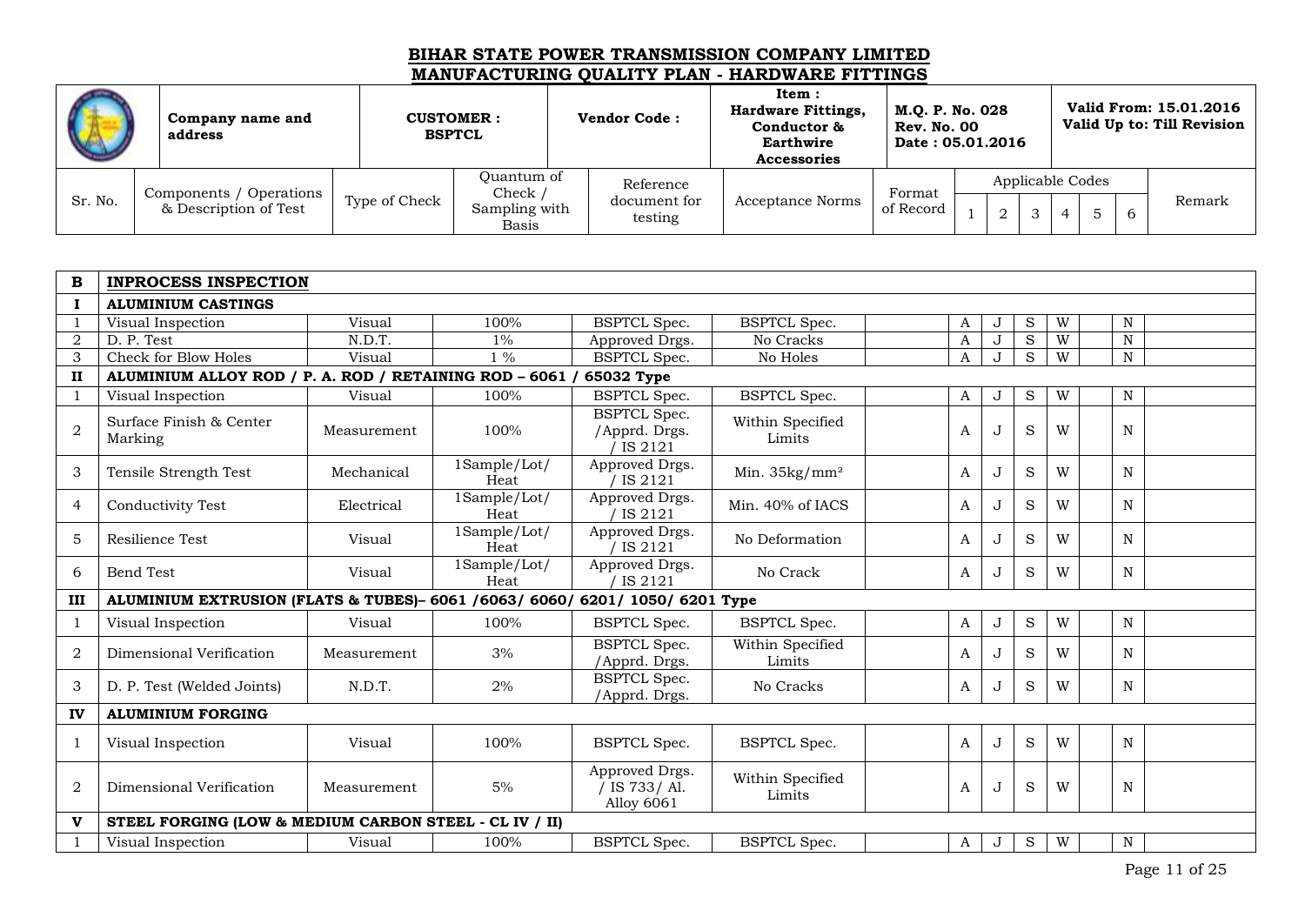|                |                               | Company name and<br>address                      |               | <b>CUSTOMER:</b><br><b>BSPTCL</b>        | <b>Vendor Code:</b>                                  | Item:<br><b>Hardware Fittings,</b><br>Conductor &<br><b>Earthwire</b><br><b>Accessories</b> | M.Q. P. No. 028<br><b>Rev. No. 00</b><br>Date: 05.01.2016 |              |                |             |                  |   |             | Valid From: 15.01.2016<br>Valid Up to: Till Revision |
|----------------|-------------------------------|--------------------------------------------------|---------------|------------------------------------------|------------------------------------------------------|---------------------------------------------------------------------------------------------|-----------------------------------------------------------|--------------|----------------|-------------|------------------|---|-------------|------------------------------------------------------|
|                |                               |                                                  |               | Quantum of                               | Reference                                            |                                                                                             |                                                           |              |                |             | Applicable Codes |   |             |                                                      |
| Sr. No.        |                               | Components / Operations<br>& Description of Test | Type of Check | Check /<br>Sampling with<br><b>Basis</b> | document for<br>testing                              | <b>Acceptance Norms</b>                                                                     | Format<br>of Record                                       | $\mathbf{1}$ | $\overline{2}$ | 3           | $\overline{4}$   | 5 | 6           | Remark                                               |
| $\overline{2}$ |                               | Dimensional Verification                         | Measurement   | 10%                                      | Approved Drgs.                                       | Within Specified<br>Limits                                                                  |                                                           | A            | J              | $\rm S$     | W                |   | N           |                                                      |
| 3              | <b>Tensile Test</b><br>a. UTS |                                                  | Mechanical    | $1\%$                                    | IS: 1608/2004<br><b>BSPTCL</b> Spec.<br>/Apprd. Drg. | Within Specified<br>Limits                                                                  |                                                           | A            | J              | S           | W                |   | N           |                                                      |
| $\overline{4}$ |                               | b. Proof load (Routine Test)<br>Galvanizing Test |               | 100%                                     |                                                      |                                                                                             |                                                           |              |                |             |                  |   |             |                                                      |
|                |                               | a. Acid Concentration                            | Chemical      | Once in a Day                            | IS 2629/<br><b>BSPTCL Spec.</b>                      | Within specified<br>limit                                                                   |                                                           | A            | $\mathbf{J}$   | S           | W                |   | N           |                                                      |
|                |                               | b. Pickling Time                                 |               | Once in a Day                            | IS 2629/<br><b>BSPTCL</b> Spec.                      | $10 - 25$ min.                                                                              |                                                           | A            | J              | $\rm S$     | W                |   | $\mathbf N$ |                                                      |
|                |                               | c. Temp. of Bath                                 |               | 2Batches/Day                             | IS 2629/<br><b>BSPTCL Spec.</b>                      | $450^{\circ}$ C ± 10                                                                        |                                                           | A            | J              | $\rm S$     | W                |   | N           |                                                      |
|                |                               | d. Dipping Time                                  |               | 2Batches/Day                             | IS 2629/<br><b>BSPTCL Spec.</b>                      | 180Sec. Min.                                                                                |                                                           | A            | J              | $\rm S$     | W                |   | N           |                                                      |
|                |                               | e. Purity of Zn in Bath                          | Chemical      | Once in a Month                          | 98.5% min./IS<br>209/BSPTCL<br>Specification         | Within specified<br>limit                                                                   |                                                           | A            | J              | S           | W                |   | $\mathbf N$ |                                                      |
|                |                               | f. Visual Examination                            | Visual        | $1\%$                                    | <b>BSPTCL Spec.</b>                                  | <b>BSPTCL Spec.</b>                                                                         |                                                           | A            | J              | S           | W                |   | N           |                                                      |
|                |                               | g. Uniformity of Zn coating                      | Chemical      | $1\%$                                    | IS 2633/<br><b>BSPTCL Spec.</b>                      | Min. 6dips                                                                                  |                                                           | A            | J              | $\rm S$     | W                |   | $\mathbf N$ |                                                      |
|                |                               | h. Mass of Zinc Coating                          | Chemical      | $1\%$                                    | IS 4759/6745/<br><b>BSPTCL Spec.</b>                 | $610g/m^2$ min. /<br>86microns                                                              |                                                           | A            | J              | $\rm S$     | W                |   | $\mathbf N$ |                                                      |
|                |                               | i. Adhesion test                                 |               | $1\%$                                    | IS 2629/<br><b>BSPTCL Spec.</b>                      | No Peel Off                                                                                 |                                                           | A            | J              | ${\bf S}$   | W                |   | N           |                                                      |
| VI             |                               | <b>M. S. FABRICATION</b>                         |               |                                          |                                                      |                                                                                             |                                                           |              |                |             |                  |   |             |                                                      |
| $\mathbf{1}$   |                               | Visual Inspection                                | Visual        | 100%                                     | <b>BSPTCL Spec.</b>                                  | <b>BSPTCL Spec.</b>                                                                         |                                                           | A            | J              | $\mathbf S$ | W                |   | $\mathbf N$ |                                                      |
| $\sqrt{2}$     |                               | Dimensional Verification                         | Measurement   | 10%                                      | <b>BSPTCL Spec.</b><br>/Apprd. Drgs.                 | Within Specified<br>Limits                                                                  |                                                           | A            | J              | S           | W                |   | N           |                                                      |
| 3              |                               | MPI Test on Steel Sleeve                         | N. D. T.      | 100%                                     | <b>BSPTCL Spec.</b><br>/IS 7743/3703                 | No Crack                                                                                    |                                                           | A            | J              | $\rm S$     | W                |   | $\mathbf N$ |                                                      |
| $\overline{4}$ |                               | D.P. test on Welded Joint                        | N. D. T.      | 10%                                      | <b>BSPTCL Spec.</b><br>/Apprd. Drwg.                 | No Crack                                                                                    |                                                           | A            | J              | $\rm S$     | W                |   | N           |                                                      |
| 5              | Plates                        | Magna Flux Test for Yoke                         | Physical      | 3Samples/Lot/<br>Heat                    | IS: 7743                                             | No Crack                                                                                    |                                                           | A            | J              | S           | W                |   | N           |                                                      |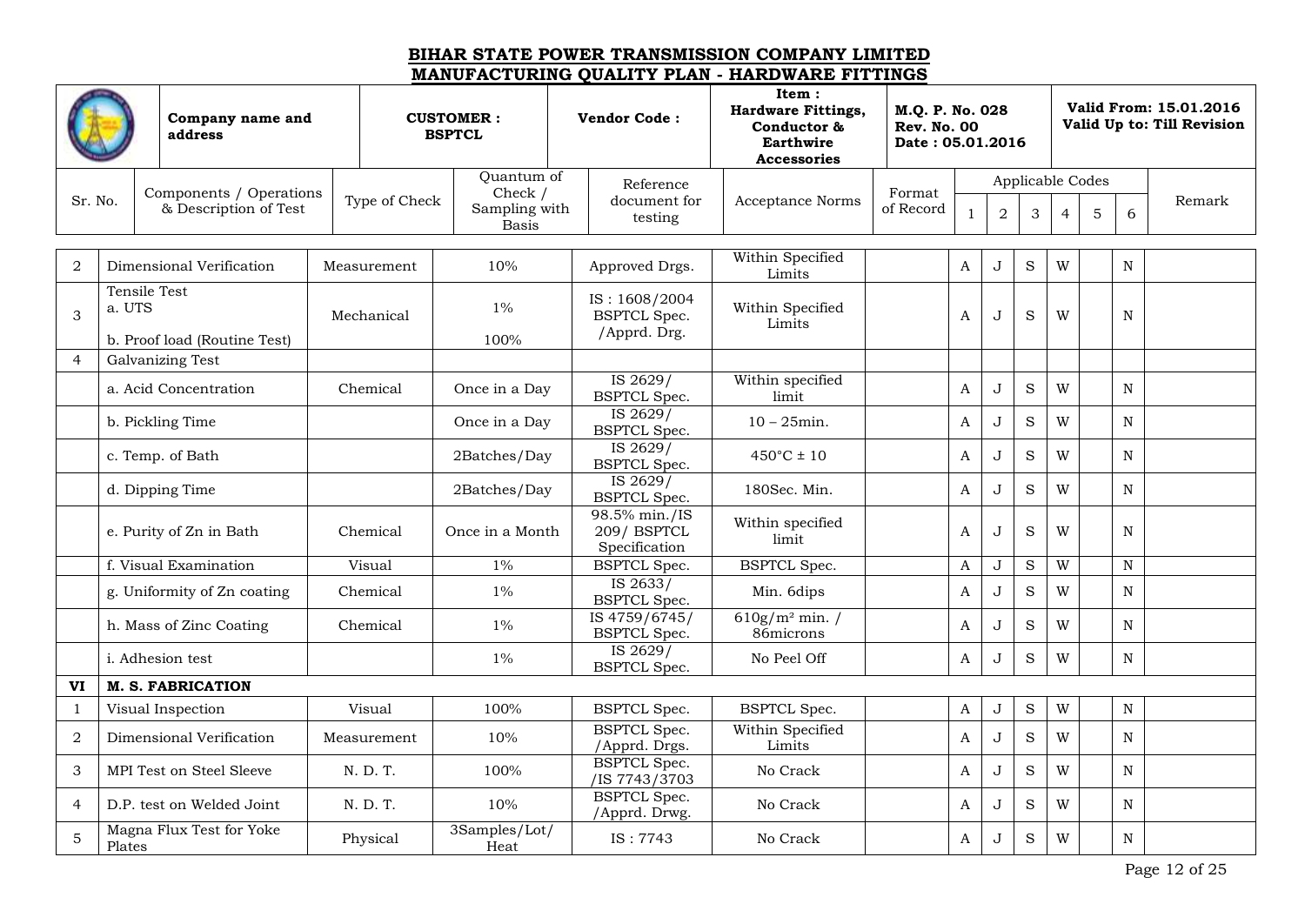|              | Company name and<br>address<br>Components / Operations<br>Sr. No. |                                                            |               | <b>CUSTOMER:</b><br><b>BSPTCL</b>        | <b>Vendor Code:</b>                          | Item:<br><b>Hardware Fittings,</b><br>Conductor &<br>Earthwire<br><b>Accessories</b> | M.Q. P. No. 028<br><b>Rev. No. 00</b><br>Date: 05.01.2016 |              |                |             |                  |   |             | Valid From: 15.01.2016<br>Valid Up to: Till Revision |
|--------------|-------------------------------------------------------------------|------------------------------------------------------------|---------------|------------------------------------------|----------------------------------------------|--------------------------------------------------------------------------------------|-----------------------------------------------------------|--------------|----------------|-------------|------------------|---|-------------|------------------------------------------------------|
|              |                                                                   |                                                            |               | Quantum of                               | Reference                                    |                                                                                      |                                                           |              |                |             | Applicable Codes |   |             |                                                      |
|              |                                                                   | & Description of Test                                      | Type of Check | Check /<br>Sampling with<br><b>Basis</b> | document for<br>testing                      | Acceptance Norms                                                                     | Format<br>of Record                                       | $\mathbf{1}$ | $\overline{a}$ | 3           | $\overline{4}$   | 5 | 6           | Remark                                               |
| 6            |                                                                   | Galvanizing Test                                           |               |                                          |                                              |                                                                                      |                                                           |              |                |             |                  |   |             |                                                      |
|              |                                                                   | a. Acid Concentration                                      | Chemical      | Once in a Day                            | IS 2629/<br><b>BSPTCL Spec.</b>              | Within specified<br>limit                                                            |                                                           | A            | J              | $\rm S$     | W                |   | N           |                                                      |
|              |                                                                   | b. Pickling Time                                           |               | Once in a Day                            | IS 2629/<br><b>BSPTCL Spec.</b>              | $10 - 25$ min.                                                                       |                                                           | $\mathbf{A}$ | J              | S           | W                |   | N           |                                                      |
|              |                                                                   | c. Temp. of Bath                                           |               | 2Batches/Day                             | IS 2629/<br><b>BSPTCL Spec.</b>              | $450^{\circ}$ C ± 10                                                                 |                                                           | A            | J              | S           | W                |   | N           |                                                      |
|              |                                                                   | d. Dipping Time                                            |               | 2Batches/Day                             | IS 2629/<br><b>BSPTCL Spec.</b>              | 180Sec. Min.                                                                         |                                                           | A            | J              | S           | W                |   | N           |                                                      |
|              |                                                                   | e. Purity of Zn in Bath                                    | Chemical      | Once in a Month                          | 98.5% min./IS<br>209/BSPTCL<br>Specification | Within specified<br>limit                                                            |                                                           | A            | J              | S           | W                |   | N           |                                                      |
|              |                                                                   | f. Visual Examination                                      | Visual        | $1\%$                                    | <b>BSPTCL Spec.</b>                          | <b>BSPTCL Spec.</b>                                                                  |                                                           | A            | J              | $\mathbf S$ | W                |   | $\mathbf N$ |                                                      |
|              |                                                                   | g. Uniformity of Zn coating                                | Chemical      | $1\%$                                    | IS 2633/<br><b>BSPTCL Spec.</b>              | Min. 6dips                                                                           |                                                           | A            | J              | S           | W                |   | N           |                                                      |
|              |                                                                   | h. Mass of Zinc Coating                                    | Chemical      | $1\%$                                    | IS 4759/6745/<br><b>BSPTCL Spec.</b>         | $610g/m^2$ min. /<br>86microns                                                       |                                                           | $\mathbf{A}$ | $\mathbf{J}$   | S           | W                |   | N           |                                                      |
|              |                                                                   | <i>i</i> . Adhesion test                                   |               | $1\%$                                    | IS 2629/<br><b>BSPTCL Spec.</b>              | No Peel Off                                                                          |                                                           | A            | J              | $\rm S$     | W                |   | N           |                                                      |
| <b>VII</b>   |                                                                   | CAST IRON / MALLEABLE CAST IRON / SPHEROIDAL GRAPHITE IRON |               |                                          |                                              |                                                                                      |                                                           |              |                |             |                  |   |             |                                                      |
| $\mathbf{1}$ |                                                                   | Visual Inspection                                          | Visual        | 100%                                     | <b>BSPTCL Spec.</b>                          | <b>BSPTCL Spec.</b>                                                                  |                                                           | A            | J              | $\rm S$     | W                |   | N           |                                                      |
| 2            |                                                                   | Dimensional Verification                                   | Measurement   | 5%                                       | <b>BSPTCL Spec.</b><br>/Apprd. Drwg.         | Within Specified<br>Limits                                                           |                                                           | A            | J              | S           | W                |   | N           |                                                      |
| 3            |                                                                   | Galvanizing Test                                           |               |                                          |                                              |                                                                                      |                                                           |              |                |             |                  |   |             |                                                      |
|              |                                                                   | a. Acid Concentration                                      | Chemical      | Once in a Day                            | IS 2629/<br><b>BSPTCL Spec.</b>              | Within specified<br>limit                                                            |                                                           | $\mathbf{A}$ | J              | S           | W                |   | N           |                                                      |
|              |                                                                   | b. Pickling Time                                           |               | Once in a Day                            | IS 2629/<br><b>BSPTCL Spec.</b>              | $10 - 25$ min.                                                                       |                                                           | A            | J              | $\rm S$     | W                |   | N           |                                                      |
|              |                                                                   | c. Temp. of Bath                                           |               | 2Batches/Day                             | IS 2629/<br><b>BSPTCL Spec.</b>              | $450^{\circ}$ C ± 10                                                                 |                                                           | $\mathbf{A}$ | J              | S           | W                |   | N           |                                                      |
|              |                                                                   | d. Dipping Time                                            |               | 2Batches/Day                             | IS 2629/<br><b>BSPTCL Spec.</b>              | 180Sec. Min.                                                                         |                                                           | A            | J              | $\rm S$     | W                |   | N           |                                                      |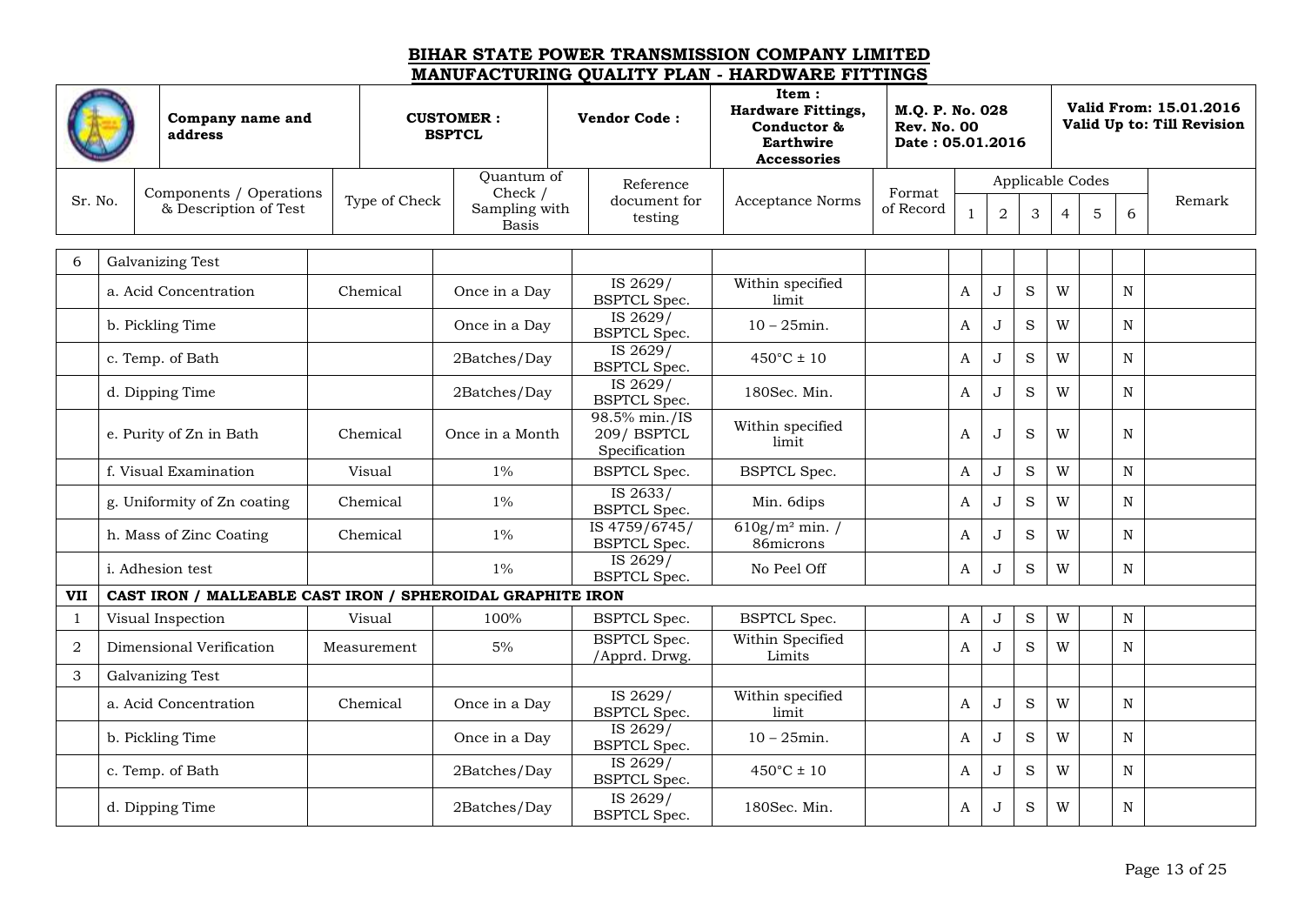|         | Company name and<br>address |               | <b>CUSTOMER:</b><br><b>BSPTCL</b> | <b>Vendor Code:</b>                          | Item:<br><b>Hardware Fittings,</b><br>Conductor &<br>Earthwire<br><b>Accessories</b> | M.Q. P. No. 028<br><b>Rev. No. 00</b><br>Date: 05.01.2016 |   |                |              |                |                  |   | Valid From: 15.01.2016<br>Valid Up to: Till Revision |
|---------|-----------------------------|---------------|-----------------------------------|----------------------------------------------|--------------------------------------------------------------------------------------|-----------------------------------------------------------|---|----------------|--------------|----------------|------------------|---|------------------------------------------------------|
|         | Components / Operations     |               | Quantum of<br>Check /             | Reference                                    |                                                                                      | Format                                                    |   |                |              |                | Applicable Codes |   |                                                      |
| Sr. No. | & Description of Test       | Type of Check | Sampling with<br>Basis            | document for<br>testing                      | <b>Acceptance Norms</b>                                                              | of Record                                                 |   | $\overline{2}$ | 3            | $\overline{4}$ | 5                | 6 | Remark                                               |
|         |                             |               |                                   |                                              |                                                                                      |                                                           |   |                |              |                |                  |   |                                                      |
|         | e. Purity of Zn in Bath     | Chemical      | Once in a Month                   | 98.5% min./IS<br>209/BSPTCL<br>Specification | Within specified<br>limit                                                            |                                                           | A | ٠J             | <sub>S</sub> | W              |                  | N |                                                      |
|         | f. Visual Examination       | Visual        | $1\%$                             | <b>BSPTCL Spec.</b>                          | <b>BSPTCL Spec.</b>                                                                  |                                                           | A | ഄ              | S            | W              |                  | N |                                                      |
|         | g. Uniformity of Zn coating | Chemical      | $1\%$                             | IS 2633/<br><b>BSPTCL Spec.</b>              | Min. 6dips                                                                           |                                                           | A |                | S            | W              |                  | N |                                                      |
|         | h. Mass of Zinc Coating     | Chemical      | $1\%$                             | IS 4759/6745/<br><b>BSPTCL Spec.</b>         | $610g/m^2$ min. /<br>86microns                                                       |                                                           | A |                | <sub>S</sub> | W              |                  | N |                                                      |
|         | <i>i</i> . Adhesion test    |               | $1\%$                             | IS 2629/<br><b>BSPTCL Spec.</b>              | No Peel Off                                                                          |                                                           | A |                | S            | W              |                  | N |                                                      |

| $\mathbf c$    | <b>FINAL INSPECTION</b>                               |             |              |                                      |                                |   |   |              |   |             |  |
|----------------|-------------------------------------------------------|-------------|--------------|--------------------------------------|--------------------------------|---|---|--------------|---|-------------|--|
|                | HARDWARE FITTING, CONDUCTOR AND EARTHWIRE ACCESSORIES |             |              |                                      |                                |   |   |              |   |             |  |
|                | Visual Inspection                                     | Visual      | 100%         | Relevant IS /<br><b>BSPTCL Spec.</b> | <b>BSPTCL Spec.</b>            | A | J | S            | Z | N           |  |
| $\overline{2}$ | Dimensional Verification &<br>Gauge Check             | Measurement | 5Samples/Lot | App. Drg./<br><b>BSPTCL Spec.</b>    | Within Specified<br>Limits     | A | J | S            | Z | $\mathbf N$ |  |
| 3              | Galvanizing Test                                      |             |              |                                      |                                |   |   |              |   |             |  |
|                | Visual Examination                                    | Visual      | 100%         | <b>BSPTCL Spec.</b>                  | <b>BSPTCL Spec.</b>            | A | J | <sub>S</sub> | Z | $\mathbf N$ |  |
|                | Uniformity of Zn Coating                              | Chemical    | 2Samples/Lot | IS 2633/4826<br><b>BSPTCL Spec.</b>  | Min. 6dips                     | A | J | S            | Z | N           |  |
|                | Wt. Of Zinc Coating                                   | Chemical    | 2Samples/Lot | IS 4759/6745/<br><b>BSPTCL Spec.</b> | $610g/m^2$ min. /<br>86microns | A | J | S            | Z | N           |  |
|                | <b>Adhesion Test</b>                                  | Chemical    | 2Samples/Lot | IS 2629/<br><b>BSPTCL Spec.</b>      | No Peel Off                    | A | J | S            | Z | N           |  |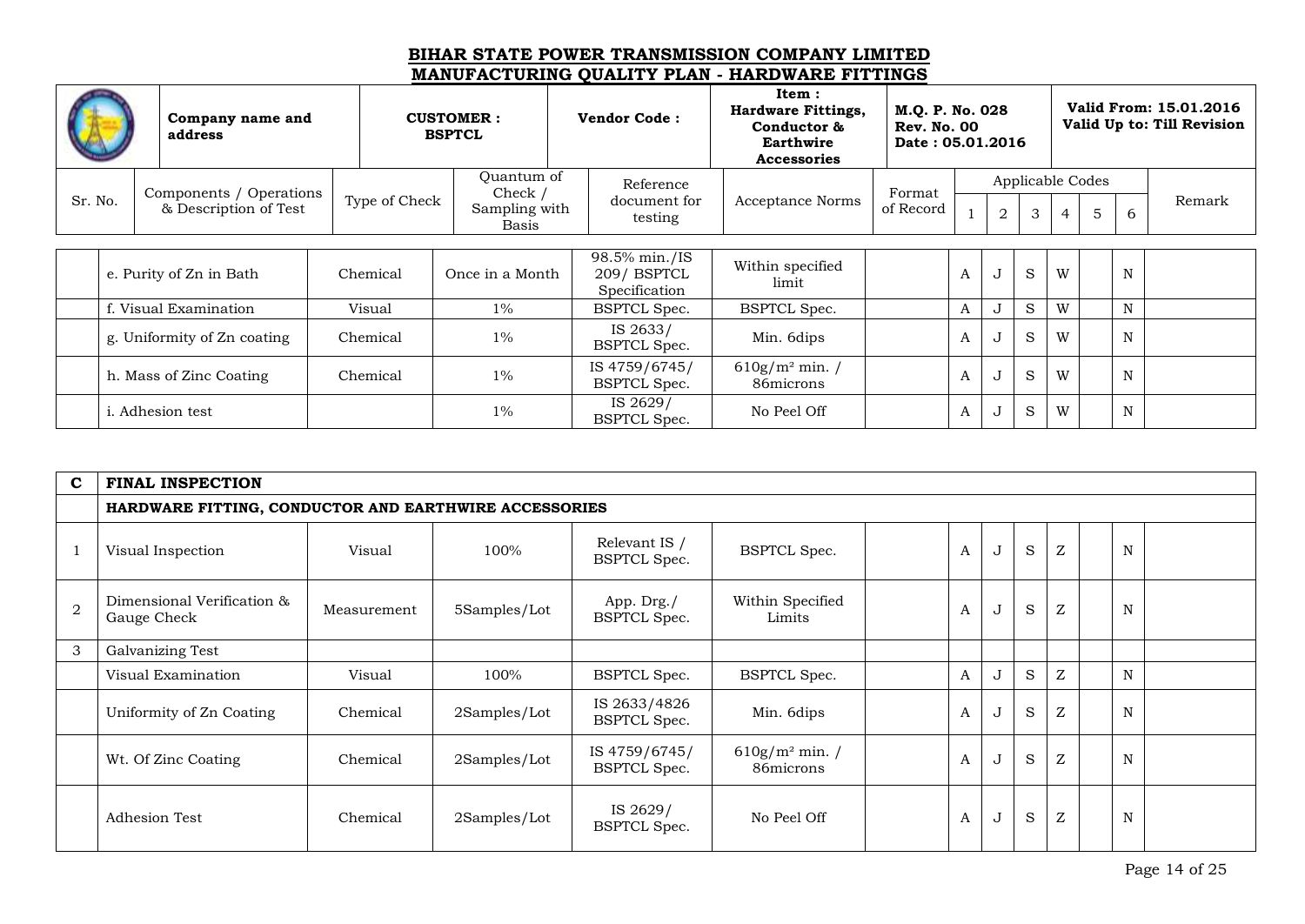|                | Company name and<br>address<br>Components / Operations |                                                                            |               | <b>CUSTOMER:</b><br><b>BSPTCL</b> | <b>Vendor Code:</b>                          | Item:<br><b>Hardware Fittings,</b><br>Conductor &<br><b>Earthwire</b><br><b>Accessories</b> | M.Q. P. No. 028<br><b>Rev. No. 00</b><br>Date: 05.01.2016 |                  |                |         |                           |   |   | Valid From: 15.01.2016<br>Valid Up to: Till Revision |
|----------------|--------------------------------------------------------|----------------------------------------------------------------------------|---------------|-----------------------------------|----------------------------------------------|---------------------------------------------------------------------------------------------|-----------------------------------------------------------|------------------|----------------|---------|---------------------------|---|---|------------------------------------------------------|
|                |                                                        |                                                                            |               | Ouantum of                        | Reference                                    |                                                                                             |                                                           |                  |                |         | Applicable Codes          |   |   |                                                      |
| Sr. No.        |                                                        | & Description of Test                                                      | Type of Check | Check /<br>Sampling with<br>Basis | document for<br>testing                      | <b>Acceptance Norms</b>                                                                     | Format<br>of Record                                       | $\mathbf{1}$     | $\overline{2}$ | 3       | 4                         | 5 | 6 | Remark                                               |
| $\overline{4}$ |                                                        | Mechanical Strength Test<br>on welded Joints                               | Mechanical    | 5Samples/Lot                      | <b>BSPTCL Spec.</b><br>Apprd. Drwg.          | 20KN Min. / Apprd.<br>Drwg.                                                                 |                                                           | A                | J              | $\rm S$ | $\ensuremath{\mathbf{Z}}$ |   | N |                                                      |
| $\mathbf 5$    |                                                        | MPI (on forged items after<br>stripping of galvanizing)                    | N. D. T.      | 5Samples/Lot                      | IS 7743/3703/<br><b>BSPTCL</b> spec.         | No Crack                                                                                    |                                                           | $\mathbf{A}$     | J              | S       | $\ensuremath{\mathbf{Z}}$ |   | N |                                                      |
| 6              |                                                        | D.P. Test on Welded Joints                                                 | N. D. T.      | 5Samples/Lot                      | BSPTCL spec.                                 | No Crack                                                                                    |                                                           | $\mathbf{A}$     | J              | S       | $\ensuremath{\mathbf{Z}}$ |   | N |                                                      |
| $\overline{7}$ | Forging                                                | D.P. Test / Blow hole Check<br>for Aluminium Casting /                     | N. D. T.      | 5Samples/Lot                      | <b>BSPTCL</b> spec.                          | No Crack/ No Holes                                                                          |                                                           | $\mathbf{A}$     | J              | S       | $\mathbf{Z}$              |   | N |                                                      |
| 8              |                                                        | Chemical Analysis<br>(Forging, Casting, Accessories<br>except Copper Bond) | Chemical      | 1Sample/Type                      | Relevant IS /<br><b>BSPTCL Spec.</b>         | Within Specified<br>Limits                                                                  |                                                           | $\boldsymbol{A}$ | J              | S       | $\ensuremath{\mathbf{Z}}$ |   | N |                                                      |
| 9              |                                                        | Metallurgical Test                                                         |               | 1Sample/Type                      | <b>BSPTCL Spec.</b><br>IS 4163/4748/<br>2853 |                                                                                             |                                                           | A                | J              | S       | Z                         |   | N |                                                      |
|                |                                                        | a. Grain Size                                                              | Metallurgical |                                   |                                              | Min.6                                                                                       |                                                           |                  |                |         |                           |   |   |                                                      |
|                |                                                        | b. Inclusion Rating                                                        | Metallurgical |                                   |                                              | Max. 2 Thick                                                                                |                                                           |                  |                |         |                           |   |   |                                                      |
|                |                                                        | c. Grain Flow                                                              | Metallurgical |                                   |                                              | Uniform/Grain flow<br>typical of forging                                                    |                                                           |                  |                |         |                           |   |   |                                                      |
|                |                                                        | d. Hardness                                                                | Physical      |                                   |                                              | Min. 175BHN- Cl-IV<br>Min. 120BHN- Cl-II                                                    |                                                           |                  |                |         |                           |   |   |                                                      |
| $\bf{I}$       |                                                        | TENSION AND SUSPENSION HARDWARE FITTING                                    |               |                                   |                                              |                                                                                             |                                                           |                  |                |         |                           |   |   |                                                      |
| $\mathbf{1}$   | Horn)                                                  | Mechanical Test on<br>individual Components<br>(Except C.C. Ring & Arcing  | Mechanical    | 2Samples/Lot                      | Apprd. Drwg./<br><b>BSPTCL Spec.</b>         | Withstand Specified<br>Load/ Apprd. Drwg.                                                   |                                                           | A                | J              | S       | Z                         |   | N |                                                      |
| $\overline{2}$ |                                                        | Mechanical Test on C.C.<br>Ring & Arcing Horn                              | Mechanical    | 1Sample/Lot                       | BS 3288/IS 2486<br><b>BSPTCL Spec.</b>       | 1.5KN / Apprd.<br>Drwg.                                                                     |                                                           | A                | J              | S       | $\mathbf{Z}$              |   | N |                                                      |
| 3              |                                                        | Test on Locking Devices                                                    | Mechanical    | 5Samples/Lot                      | IS 2486 / IEC 372                            | IEC 372/BSPTCL<br>Spec. /5-50Kgs                                                            |                                                           | A                | J              | S       | $\mathbf{Z}$              |   | N |                                                      |
| $\overline{4}$ | Elastomer                                              | Shore Hardness Test for                                                    | Physical      | 5Samples/Lot                      | <b>BSPTCL Spec.</b>                          | $65 - 80$ Shore A                                                                           |                                                           | A                | J              | S       | $\mathbf{Z}$              |   | N |                                                      |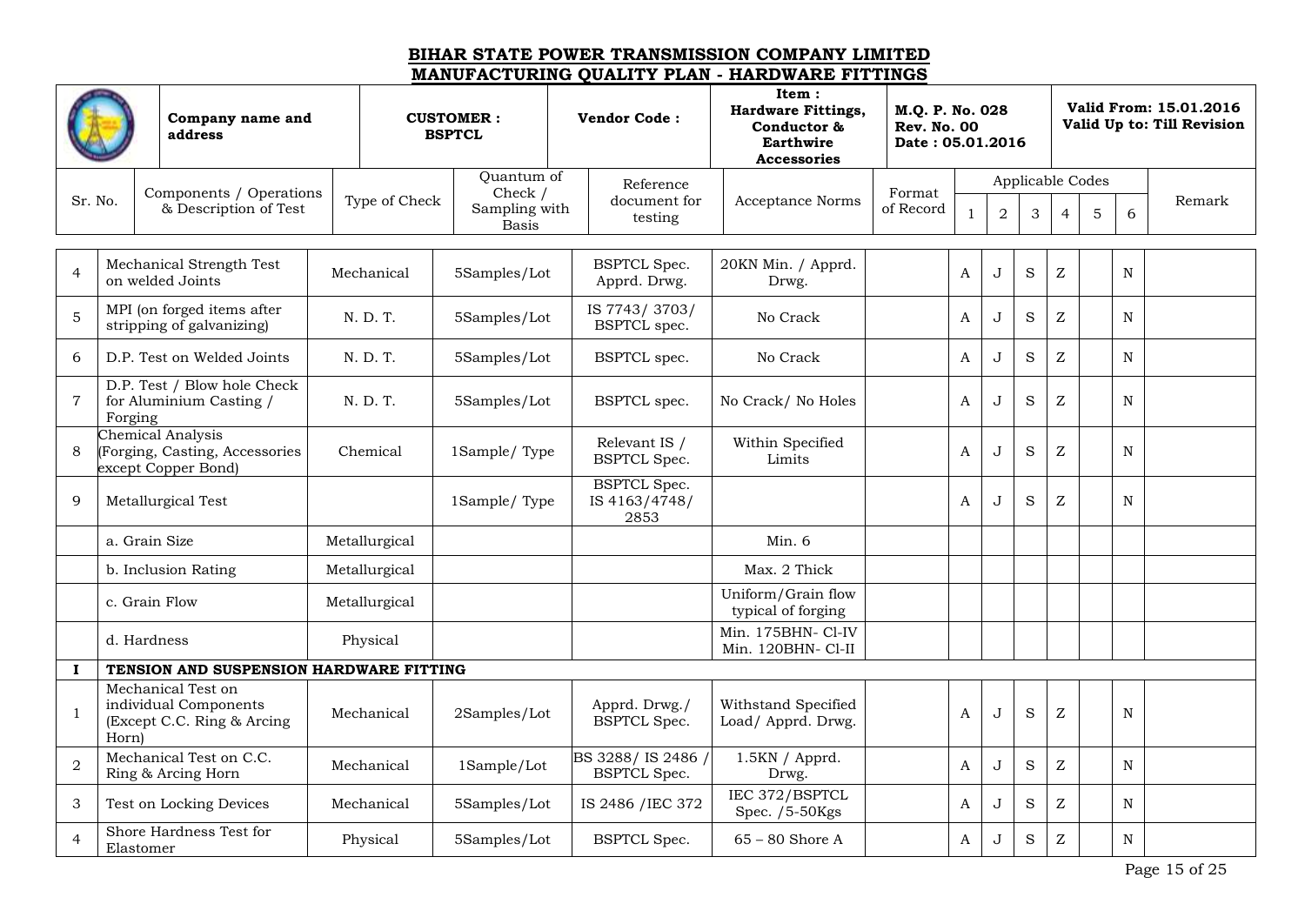|                |      | Company name and<br>address                       |               | <b>CUSTOMER:</b><br><b>BSPTCL</b>        | <b>Vendor Code:</b>                                         | Item:<br><b>Hardware Fittings,</b><br>Conductor &<br>Earthwire<br><b>Accessories</b> | M.Q. P. No. 028<br><b>Rev. No. 00</b><br>Date: 05.01.2016 |              |                |         |                  |                  |             | Valid From: 15.01.2016<br>Valid Up to: Till Revision |
|----------------|------|---------------------------------------------------|---------------|------------------------------------------|-------------------------------------------------------------|--------------------------------------------------------------------------------------|-----------------------------------------------------------|--------------|----------------|---------|------------------|------------------|-------------|------------------------------------------------------|
|                |      |                                                   |               | Quantum of                               | Reference                                                   |                                                                                      |                                                           |              |                |         |                  | Applicable Codes |             |                                                      |
| Sr. No.        |      | Components / Operations<br>& Description of Test  | Type of Check | Check /<br>Sampling with<br><b>Basis</b> | document for<br>testing                                     | <b>Acceptance Norms</b>                                                              | Format<br>of Record                                       | $\mathbf{1}$ | $\overline{a}$ | 3       | $\overline{4}$   | 5                | 6           | Remark                                               |
|                |      |                                                   |               |                                          |                                                             |                                                                                      |                                                           |              |                |         |                  |                  |             |                                                      |
| 5              |      | Bend Test for P A Rod                             |               | 2Samples/Lot                             | <b>BSPTCL Spec.</b><br>/ IS $2121$                          | No Deformation                                                                       |                                                           | A            | J              | S       | $\boldsymbol{Z}$ |                  | $\mathbf N$ |                                                      |
| 6              |      | Resilience Test for P A Rod                       |               | 2Samples/Lot                             | <b>BSPTCL Spec.</b><br>IS 2121                              | No Loosening.                                                                        |                                                           | A            | J              | $\rm S$ | $\mathbf{Z}$     |                  | N           |                                                      |
| $\overline{7}$ | Rod  | Conductivity Test for P A                         | Electrical    | 2Samples/Lot                             | <b>BSPTCL</b> Spec.<br>IS 2121                              | 40% of IACS min.                                                                     |                                                           | A            | J              | S       | Z                |                  | N           |                                                      |
| 8              |      | UTS of P A Rod                                    | Mechanical    | 2Samples/Lot                             | <b>BSPTCL Spec.</b><br>' IS 2121                            | Min. $35\text{Kg/mm}^2$                                                              |                                                           | A            | J              | S       | Z                |                  | N           |                                                      |
| $\mathbf{Q}$   | Test | Lay check of PA Rod / Pitch                       | Measurement   | 2Samples/Lot                             |                                                             | Right Hand                                                                           |                                                           | A            | J              | S       | Z                |                  | N           |                                                      |
| 10             |      | Clamp Slip Strength Test Vs<br><b>Torque Test</b> | Mechanical    | 2Samples/Lot                             | <b>BSPTCL Spec.</b><br>/ IS 2121/2486                       | Apprd. Drwg.                                                                         |                                                           | A            | . J            | S       | Z                |                  | N           |                                                      |
| 11             |      | Slip Strength Test for Dead<br>End Assembly       | Mechanical    | 1Sample/Lot                              | <b>BSPTCL Spec.</b><br>IS 2121/2486                         | Apprd. Drwg./95%<br>UTS of cond.                                                     |                                                           | A            | J              | S       | Z                |                  | N           |                                                      |
| $\mathbf{I}$   |      | <b>CONDUCTOR &amp; EARTHWIRE ACCESSORIES</b>      |               |                                          |                                                             |                                                                                      |                                                           |              |                |         |                  |                  |             |                                                      |
| i              |      | <b>VIBRATION DAMPER</b>                           |               |                                          |                                                             |                                                                                      |                                                           |              |                |         |                  |                  |             |                                                      |
| $\mathbf{1}$   |      | Verification of Resonance<br>Frequency            | Mechanical    | 5Samples / Lot                           | IS 9708 / BSPTCL<br>Spec.                                   | BSPTCL Spec. /<br>Apprd. Drwg.                                                       |                                                           | A            | J              | $\rm S$ | $\boldsymbol{Z}$ |                  | $\mathbf N$ |                                                      |
| $\overline{2}$ |      | Clamp Slip Test                                   | Mechanical    | 5Samples / Lot                           | IS 9708 / BSPTCL<br>Spec.                                   | BSPTCL Spec. /<br>Apprd. Drwg. / 2.5<br>$KN - 5 KN$                                  |                                                           | A            | . J            | $\rm S$ | Z                |                  | N           |                                                      |
| 3              |      | Clamp Bolt Torque Test                            | Mechanical    | 5Samples / Lot                           | <b>BSPTCL Spec.</b><br>IS 9708. 150% of<br>Specified Torque | No Damage / Failure<br>to Damper<br>Component /<br>Conductor or E/W.                 |                                                           | A            | J              | S       | Z                |                  | N           |                                                      |
| $\overline{4}$ |      | UTS of Messenger Cable                            | Mechanical    | 5Samples / Lot                           | <b>BSPTCL Spec.</b><br>/ IS 9708.                           | 135 Kg/mm2 Min.                                                                      |                                                           | A            | J              | $\rm S$ | $\boldsymbol{Z}$ |                  | $\mathbf N$ |                                                      |
| 5              |      | Mass Pull Off Test                                | Mechanical    | 5Samples / Lot                           | <b>BSPTCL Spec.</b><br>/ IS 9708.                           | Apprd. Drwg.                                                                         |                                                           | A            | J              | S       | Z                |                  | N           |                                                      |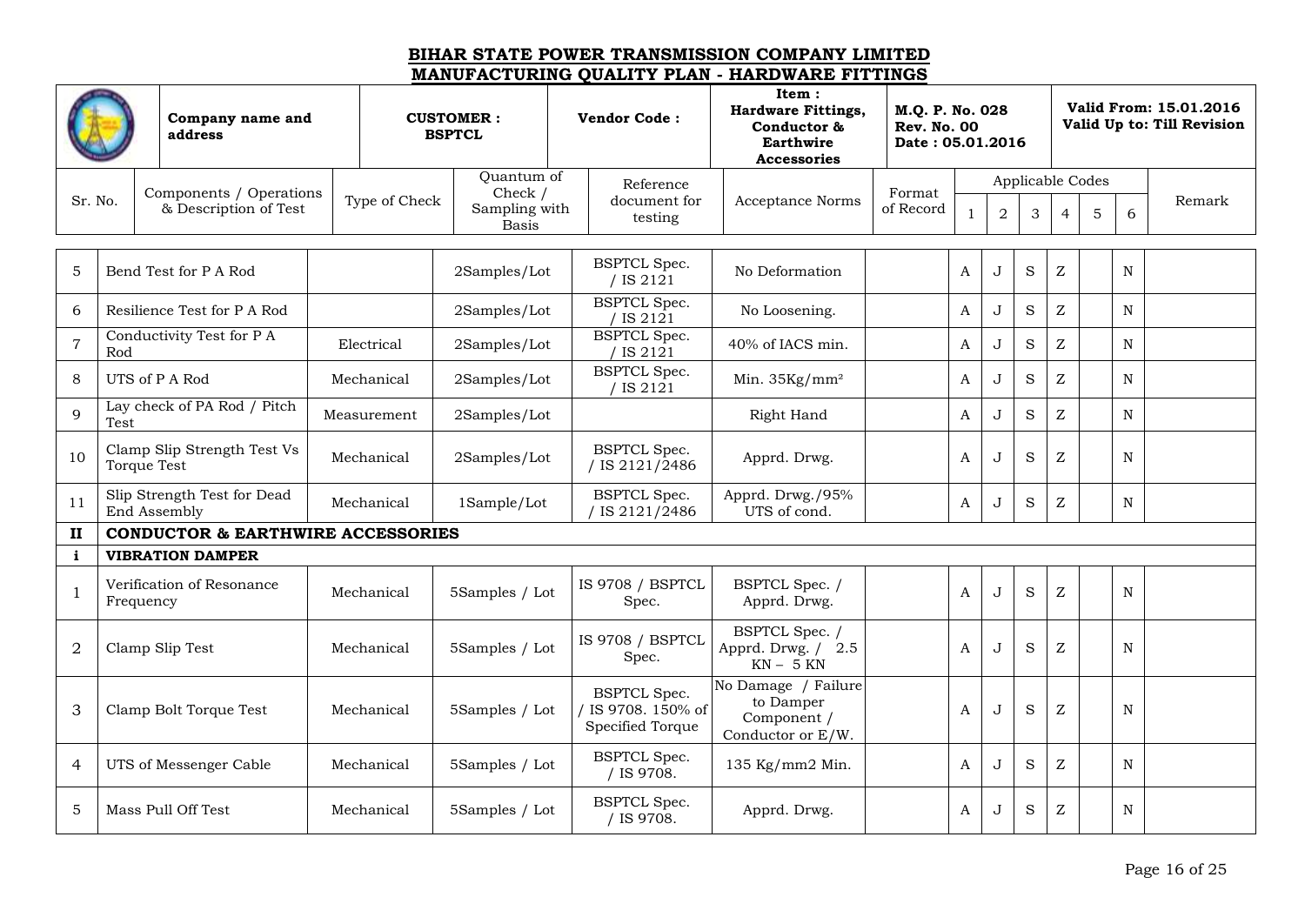|                |          | Company name and<br>address                                              |               | <b>CUSTOMER:</b><br><b>BSPTCL</b>        | <b>Vendor Code:</b>              | Item:<br><b>Hardware Fittings,</b><br>Conductor &<br><b>Earthwire</b><br><b>Accessories</b> | M.Q. P. No. 028<br><b>Rev. No. 00</b><br>Date: 05.01.2016 |              |                |         |                |                  |             | Valid From: 15.01.2016<br>Valid Up to: Till Revision |
|----------------|----------|--------------------------------------------------------------------------|---------------|------------------------------------------|----------------------------------|---------------------------------------------------------------------------------------------|-----------------------------------------------------------|--------------|----------------|---------|----------------|------------------|-------------|------------------------------------------------------|
|                |          |                                                                          |               | Quantum of                               | Reference                        |                                                                                             |                                                           |              |                |         |                | Applicable Codes |             |                                                      |
| Sr. No.        |          | Components / Operations<br>& Description of Test                         | Type of Check | Check /<br>Sampling with<br><b>Basis</b> | document for<br>testing          | <b>Acceptance Norms</b>                                                                     | Format<br>of Record                                       | $\mathbf{1}$ | $\overline{2}$ | 3       | $\overline{4}$ | 5                | 6           | Remark                                               |
|                |          |                                                                          |               |                                          |                                  |                                                                                             |                                                           |              |                |         |                |                  |             |                                                      |
| 6              |          | Lay Ratio / No of strands<br>for Messenger Cable                         | Mechanical    | 5Samples / Lot                           | BSPTCL Spec. /<br>Apprd. Drwg.   | Apprd. Drwg.                                                                                |                                                           | A            | J              | $\rm S$ | Z              |                  | ${\bf N}$   |                                                      |
| $\overline{7}$ | Test     | Dynamic Characteristics                                                  | Vibration     | 1Sample/Lot                              | IS 9708 / BSPTCL<br>Spec.        | <b>BSPTCL Spec.</b>                                                                         |                                                           | A            | J              | S       | Z              |                  | $\mathbf N$ |                                                      |
| ii             |          | <b>FLEXIBLE COPPER BOND</b>                                              |               |                                          |                                  |                                                                                             |                                                           |              |                |         |                |                  |             |                                                      |
| 1              |          | Flexibility test                                                         | Visual        | 2Samples / Lot                           | <b>BSPTCL Spec.</b>              | <b>BSPTCL Spec</b>                                                                          |                                                           | A            | J              | $\rm S$ | Ζ              |                  | $\mathbf N$ |                                                      |
| $\overline{2}$ | Checking | Strand & Stranding                                                       | Visual        | 1Sample / Lot                            | <b>BSPTCL Spec.</b>              | 259 wires of 0.417<br>mm Dia., 7 stranded<br>ropes each of 37<br>bunched wires              |                                                           | A            | J.             | S       | Z              |                  | N           |                                                      |
| $\mathbf{3}$   |          | Slip Strength Test                                                       | Mechanical    | 2Samples / Lot                           | BSPTCL Spec. /<br>Apprd. Drwg.   | 3 KN Min.                                                                                   |                                                           | A            | J              | $\rm S$ | Ζ              |                  | $\mathbf N$ |                                                      |
| $\overline{4}$ |          | Resistance Test                                                          | Electrical    | 2Samples / Lot                           | BSPTCL Spec. /<br>Apprd. Drwg.   | 0.001400hm Max.                                                                             |                                                           | A            | J              | S       | Ζ              |                  | N           |                                                      |
| iii            |          | <b>SUSPENSION / TENSION CLAMP FOR EARTHWIRE</b>                          |               |                                          |                                  |                                                                                             |                                                           |              |                |         |                |                  |             |                                                      |
| 1              |          | Mechanical Strength Test<br>on each component<br>excluding Tension Clamp | Mechanical    | 2Samples / Lot                           | BSPTCL Spec. /<br>Apprd. Drwg.   | Withstand Specified<br>Load/ Apprd. Drwg.                                                   |                                                           | A            | $\mathbf{J}$   | S       | Ζ              |                  | $\mathbf N$ |                                                      |
| $\overline{a}$ |          | Slip Strength Test of<br>Tension Clamp                                   | Mechanical    | 2Samples / Lot                           | <b>BSPTCL Spec.</b><br>/ IS 2121 | Apprd. Drwg./95%<br>UTS of E/W.                                                             |                                                           | A            | J              | S       | Z              |                  | N           |                                                      |
| 3              |          | Slip Strength Test on<br>Suspension Clamp                                | Mechanical    | 2Samples / Lot                           | BSPTCL Spec. /<br>Apprd. Drwg.   | Apprd. Drwg. /<br>12 to 17 KN                                                               |                                                           | A            | J              | S       | Z              |                  | $\mathbf N$ |                                                      |
| $\overline{4}$ |          | Breaking Strength Test on<br>Suspension Clamp                            | Mechanical    | 2Samples / Lot                           | BSPTCL Spec. /<br>Apprd. Drwg.   | Apprd. Drwg./25KN<br>Min.                                                                   |                                                           | A            | J              | S       | Z              |                  | N           |                                                      |
| 5              | Sleeve   | Hardness Test on Steel                                                   | Physical      | 2Samples / Lot                           | BSPTCL Spec. /<br>IS2121         | 120 to 160BHN                                                                               |                                                           | A            | J              | S       | Ζ              |                  | $\mathbf N$ |                                                      |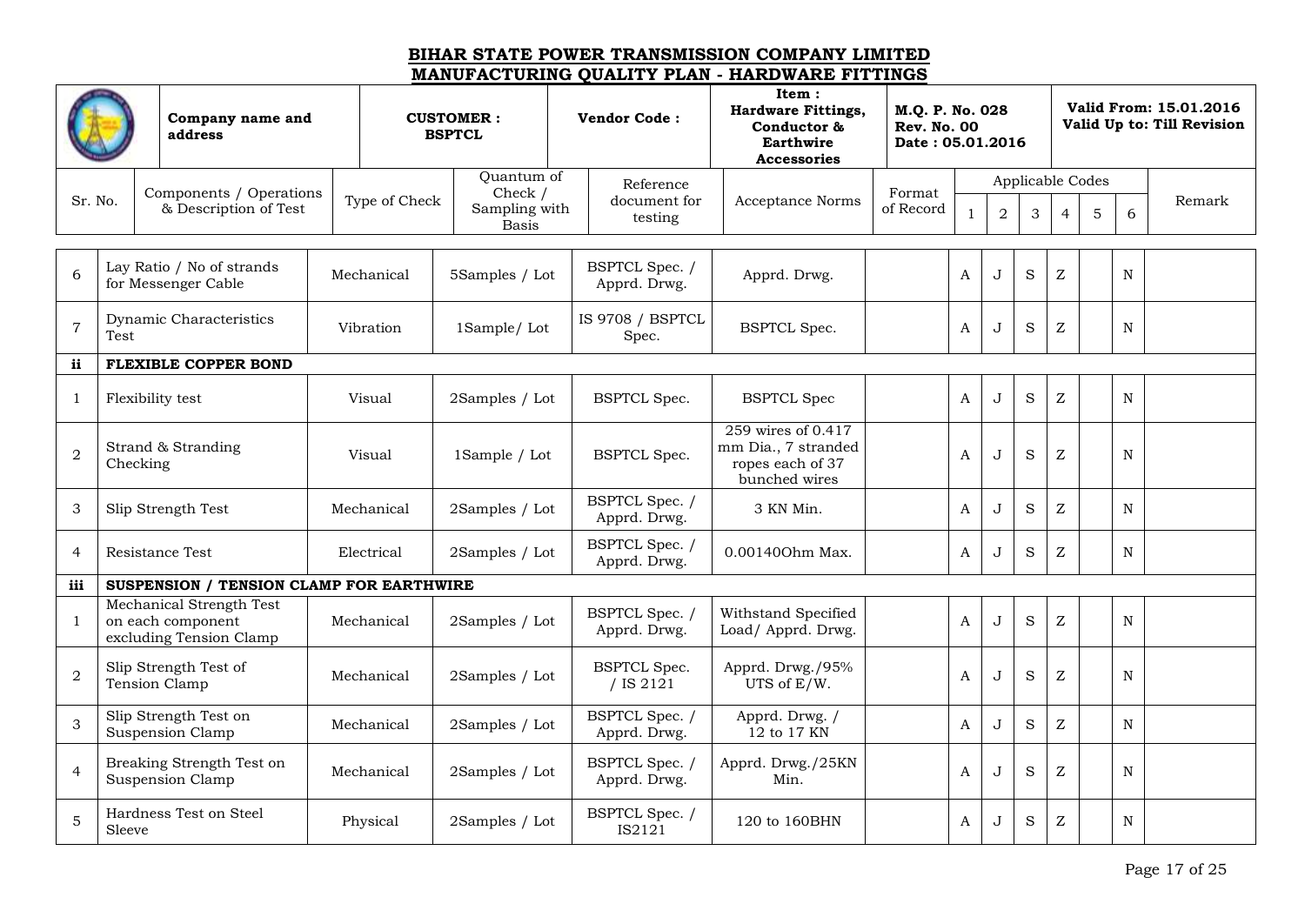|         | Company name and<br>address |               | <b>CUSTOMER:</b><br><b>BSPTCL</b> | <b>Vendor Code:</b>     | Item:<br><b>Hardware Fittings,</b><br>Conductor &<br><b>Earthwire</b><br><b>Accessories</b> | M.O. P. No. 028<br><b>Rev. No. 00</b><br>Date: 05.01.2016 |  |  |                  | Valid From: 15.01.2016<br>Valid Up to: Till Revision |
|---------|-----------------------------|---------------|-----------------------------------|-------------------------|---------------------------------------------------------------------------------------------|-----------------------------------------------------------|--|--|------------------|------------------------------------------------------|
|         | Components / Operations     |               | Ouantum of<br>Check /             | Reference               |                                                                                             | Format                                                    |  |  | Applicable Codes |                                                      |
| Sr. No. | & Description of Test       | Type of Check | Sampling with<br>Basis            | document for<br>testing | Acceptance Norms                                                                            | of Record                                                 |  |  |                  | Remark                                               |

| iv             | MIDSPAN COMPRESSION JOINT / REPAIR SLEEVE / T-CONNECTOR |            |                |                                   |                                                   |              |              |   |                           |             |  |
|----------------|---------------------------------------------------------|------------|----------------|-----------------------------------|---------------------------------------------------|--------------|--------------|---|---------------------------|-------------|--|
| $\mathbf 1$    | Hardness Test on Steel<br>Sleeve                        | Physical   | 2Samples / Lot | BSPTCL Spec. / IS<br>2121         | 120 to 160BHN.                                    | A            | $\mathbf J$  | S | Z                         | $\mathbf N$ |  |
| $\overline{2}$ | Slip Strength Test On<br>Midspan Compression Joint      | Mechanical | 1Sample / Lot  | <b>BSPTCL Spec.</b><br>/ IS 2121  | Apprd. Drwg./ Min.<br>95% UTS of Cond. or<br>E/W. | A            | J            | S | Z                         | N           |  |
| 3              | Axial Tensile Load Test on T<br>connector               | Mechanical | 1Sample / Lot  | <b>BSPTCL Spec.</b><br>/ IS 2121  | Min. 30 KN                                        | A            | J            | S | $\ensuremath{\mathbf{Z}}$ | $\mathbf N$ |  |
| $\mathbf{v}$   | <b>RIGID SPACER</b>                                     |            |                |                                   |                                                   |              |              |   |                           |             |  |
| 1              | Compression & Tension<br>Test                           | Mechanical | 5Samples / Lot | <b>BSPTCL Spec.</b><br>/ IS 10162 | BSPTCL Spec. /<br>Apprd. Drwg.                    | A            | . 1          | S | Z                         | $\mathbf N$ |  |
| 2              | Clamp Slip Test                                         | Mechanical | 5Samples / Lot | <b>BSPTCL Spec.</b><br>IS 10162   | $2.5$ KN $-$ 5 KN $/$<br>Apprd. Drwg.             | A            | $\cdot$      | S | Z                         | N           |  |
| 3              | Clamp Bolt Torque Test                                  | Mechanical | 5Samples / Lot | <b>BSPTCL Spec.</b><br>/ IS 10162 | 150 % of Specified<br>Torque. / Apprd. Drg.       | A            | J            | S | Z                         | N           |  |
| $\overline{4}$ | Assembly Torque Test                                    | Mechanical | 5Samples / Lot | <b>BSPTCL Spec.</b><br>/ IS 10162 | Apprd. Drwg.                                      | A            | J            | S | Z                         | N           |  |
| vi             | <b>BUNDLE SPACER</b>                                    |            |                |                                   |                                                   |              |              |   |                           |             |  |
| 1              | Compression & Tension<br>Test                           | Mechanical | 5Samples / Lot | <b>BSPTCL Spec.</b><br>IS 10162   | BSPTCL Spec. /<br>Apprd. Drwg.                    | A            | J            | S | Z                         | N           |  |
| 2              | <b>Movement Test</b>                                    | Mechanical | 5Samples / Lot | <b>BSPTCL Spec.</b><br>/ IS 10162 | BSPTCL Spec. /<br>Apprd. Drwg.                    | A            | J            | S | Z                         | N           |  |
| 3              | Shore Hardness Test<br>(Rubber Compound)                | Physical   | 5Samples / Lot | <b>BSPTCL Spec.</b>               | $65 - 80$ Shore A                                 | A            | $\mathbf{J}$ | S | Z                         | N           |  |
| 4              | UTS of Retaining Rod                                    | Mechanical | 5Samples / Lot | <b>BSPTCL Spec.</b><br>IS 2121    | Min. $35\text{Kg/mm}^2$                           | A            | ۱.           | S | Z                         | N           |  |
| 5              | Conductivity Test for<br>Retaining Rod                  | Electrical | 5Samples / Lot | <b>BSPTCL Spec.</b><br>' IS 2121  | 40% of IACS min.                                  | $\mathbf{A}$ | . J          | S | Z                         | N           |  |
| 6              | Clamp Slip Test                                         | Mechanical | 5Samples / Lot | <b>BSPTCL Spec.</b><br>/ IS 10162 | $2.5$ KN $-5$ KN. /<br>Apprd. Drwg.               | A            | J            | S | Z                         | $\mathbf N$ |  |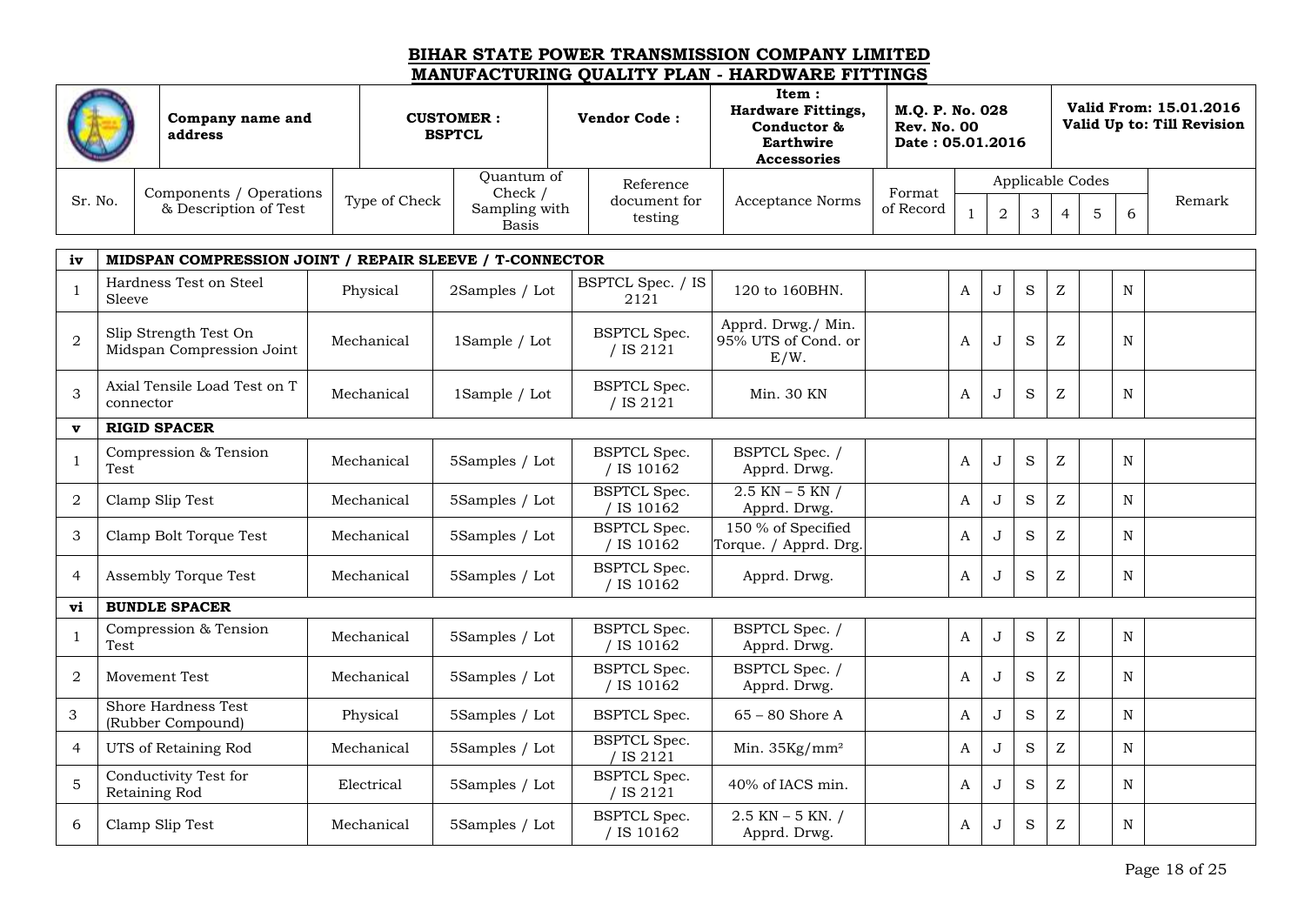|                |                               | Company name and<br>address              |  |               | <b>CUSTOMER:</b><br><b>BSPTCL</b> |  | <b>Vendor Code:</b>                 | Item:<br><b>Hardware Fittings,</b><br>Conductor &<br>Earthwire<br><b>Accessories</b> | M.Q. P. No. 028<br><b>Rev. No. 00</b><br>Date: 05.01.2016 |   |                |   |   |                  |    | Valid From: 15.01.2016<br>Valid Up to: Till Revision |
|----------------|-------------------------------|------------------------------------------|--|---------------|-----------------------------------|--|-------------------------------------|--------------------------------------------------------------------------------------|-----------------------------------------------------------|---|----------------|---|---|------------------|----|------------------------------------------------------|
|                |                               | Components / Operations                  |  |               | Quantum of<br>Check /             |  | Reference                           |                                                                                      | Format                                                    |   |                |   |   | Applicable Codes |    |                                                      |
| Sr. No.        |                               | & Description of Test                    |  | Type of Check | Sampling with<br><b>Basis</b>     |  | document for<br>testing             | <b>Acceptance Norms</b>                                                              | of Record                                                 |   | $\overline{2}$ | 3 | 4 | 5                | -6 | Remark                                               |
|                | vii<br><b>SPACER DAMPER</b>   |                                          |  |               |                                   |  |                                     |                                                                                      |                                                           |   |                |   |   |                  |    |                                                      |
|                | Compression & Tension<br>Test |                                          |  | Mechanical    | 5Samples / Lot                    |  | <b>BSPTCL Spec.</b><br>/ IS $10162$ | BSPTCL Spec. /<br>Apprd. Drwg.                                                       |                                                           | A | $\mathbf{J}$   | S | Z |                  | N  |                                                      |
| $\overline{2}$ |                               | Movement Test                            |  | Mechanical    | 5Samples / Lot                    |  | <b>BSPTCL Spec.</b><br>/ IS 10162   | BSPTCL Spec. /<br>Apprd. Drwg.                                                       |                                                           | A | J              | S | Z |                  | N  |                                                      |
| 3              |                               | Shore Hardness Test<br>(Rubber Compound) |  | Physical      | 5Samples / Lot                    |  | BSPTCL Spec. /<br>Apprd. Drwg.      | $55 \pm 5$ Shore A                                                                   |                                                           | A | J              | S | Z |                  | N  |                                                      |
| 6              |                               | Clamp Slip Test                          |  | Mechanical    | 5Samples / Lot                    |  | <b>BSPTCL Spec.</b><br>/ IS 10162   | $2.5$ KN $-$ 5 KN. /<br>Apprd. Drwg.                                                 |                                                           | A | J              | S | Z |                  | N  |                                                      |
| $\mathfrak{Z}$ |                               | Clamp Bolt Torque Test                   |  | Mechanical    | 5Samples / Lot                    |  | <b>BSPTCL Spec.</b><br>/ IS 10162   | 150 % of Specified<br>Torque. / Apprd. Drg.                                          |                                                           | A |                | S | Z |                  | N  |                                                      |
| $\overline{4}$ |                               | Assembly Torque Test                     |  | Mechanical    | 5Samples / Lot                    |  | <b>BSPTCL Spec.</b><br>IS 10162     | Apprd. Drwg. /<br>40 N-M                                                             |                                                           | A | J              | S | Z |                  | N  |                                                      |

| D | <b>ACCEPTANCE TESTING</b>                             |             |                            |                                      |                            |                    |   |   |                         |              |  |
|---|-------------------------------------------------------|-------------|----------------------------|--------------------------------------|----------------------------|--------------------|---|---|-------------------------|--------------|--|
|   | HARDWARE FITTING, CONDUCTOR AND EARTHWIRE ACCESSORIES |             |                            |                                      |                            |                    |   |   |                         |              |  |
|   | Visual Inspection                                     | Visual      | 1% of offered Lot          | Relevant IS /<br><b>BSPTCL Spec.</b> | <b>BSPTCL Spec.</b>        | A                  | ◡ | U | W/<br>$\mathbf{z}$<br>↩ | $\mathbf{v}$ |  |
| 2 | Dimensional Verification &<br>Gauge Check             | Measurement | 1% of offered Lot          | App. Drg./<br><b>BSPTCL Spec.</b>    | Within Specified<br>Limits | $\boldsymbol{\mu}$ | ◡ | U | W/<br>∠                 | <b>TT</b>    |  |
| 3 | Galvanizing Test                                      |             |                            |                                      |                            |                    |   |   |                         |              |  |
|   | Visual Examination                                    | Visual      | 100%                       | <b>BSPTCL Spec.</b>                  | <b>BSPTCL Spec.</b>        | A                  | ◡ | U | W/<br>$\mathbf{z}$      | <b>TT</b>    |  |
|   | Uniformity of Zn Coating                              | Chemical    | 2Samples/Lot of<br>500Nos. | IS 2633/4826<br><b>BSPTCL Spec.</b>  | Min. 6dips                 | A                  | ◡ | U | W/<br>$\mathbf{z}$<br>↩ | <b>TT</b>    |  |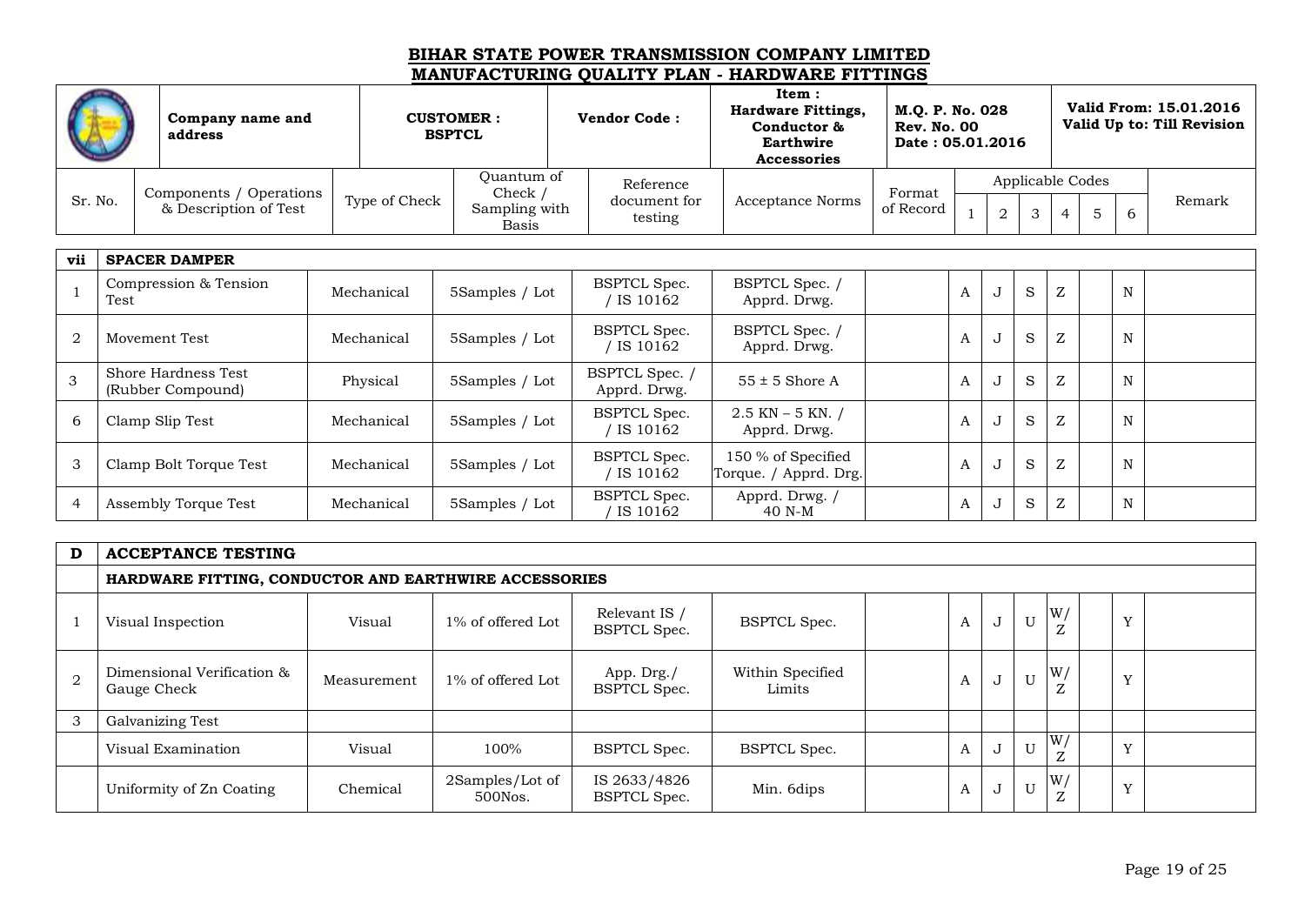| address        |         | Company name and                                                           |               | <b>CUSTOMER:</b><br><b>BSPTCL</b> |                                                          | <b>Vendor Code:</b>                          | Item:<br><b>Hardware Fittings,</b><br>Conductor &<br><b>Earthwire</b><br><b>Accessories</b> | M.Q. P. No. 028<br><b>Rev. No. 00</b><br>Date: 05.01.2016 |              |                |   |                  |   |   | Valid From: 15.01.2016<br>Valid Up to: Till Revision |
|----------------|---------|----------------------------------------------------------------------------|---------------|-----------------------------------|----------------------------------------------------------|----------------------------------------------|---------------------------------------------------------------------------------------------|-----------------------------------------------------------|--------------|----------------|---|------------------|---|---|------------------------------------------------------|
|                |         |                                                                            |               | Quantum of<br>Check $/$           |                                                          | Reference                                    |                                                                                             |                                                           |              |                |   | Applicable Codes |   |   |                                                      |
| Sr. No.        |         | Components / Operations<br>& Description of Test                           | Type of Check |                                   | document for<br>Sampling with<br>testing<br><b>Basis</b> |                                              | Acceptance Norms                                                                            | Format<br>of Record                                       | $\mathbf{1}$ | $\overline{2}$ | 3 | $\overline{4}$   | 5 | 6 | Remark                                               |
|                |         | Wt. Of Zinc Coating                                                        | Chemical      | 2Samples/Lot of<br>500Nos.        |                                                          | IS 4759/6745/<br><b>BSPTCL Spec.</b>         | $610g/m^2$ min. /<br>86microns                                                              |                                                           | A            | J              | U | W/<br>Ζ          |   | Y |                                                      |
|                |         | <b>Adhesion Test</b>                                                       | Chemical      | 2Samples/Lot of<br>500Nos.        |                                                          | IS 2629/<br><b>BSPTCL Spec.</b>              | No Peel Off                                                                                 |                                                           | A            | J              | U | W/<br>Z          |   | Y |                                                      |
| 4              |         | Chemical Analysis<br>(Forging, Casting, Accessories<br>except Copper Bond) | Chemical      | 1Sample of each<br>type/Heat/lot  |                                                          | Relevant IS /<br><b>BSPTCL Spec.</b>         | Within Specified<br>Limits                                                                  |                                                           | A            | J              | U | W/<br>Z          |   | Y |                                                      |
| 5              |         | Mechanical Strength Test<br>on welded Joints                               | Mechanical    | 1% of offered Lot                 |                                                          | <b>BSPTCL Spec.</b><br>Apprd. Drwg.          | 20KN Min. / Apprd.<br>Drwg.                                                                 |                                                           | A            | J              | U | W/<br>Z          |   | Y |                                                      |
| 6              | Forging | Proof Load Test for Steel                                                  | Mechanical    | 1% of offered Lot                 |                                                          | 67% of UTS for one<br>min. / BSPTCL<br>Spec. | Apprd. Drwg. /<br><b>BSPTCL Spec.</b>                                                       |                                                           | A            | J              | U | W/<br>Z          |   | Y |                                                      |
| $\overline{7}$ |         | MPI (on forged items after<br>stripping of galvanizing)                    | N. D. T.      | 1% of offered Lot                 |                                                          | IS 7743/3703/<br><b>BSPTCL</b> spec.         | No Crack                                                                                    |                                                           | A            | J              | U | W/<br>Z          |   | Y |                                                      |
| 8              |         | D.P. Test on Welded Joints                                                 | N. D. T.      | 1% of offered Lot                 |                                                          | BSPTCL spec.                                 | No Crack                                                                                    |                                                           | A            | J              | U | W/<br>Z          |   | Y |                                                      |
| 9              | Forging | D.P. Test / Blow hole Check<br>for Aluminium Casting /                     | N. D. T.      | 1% of offered Lot                 |                                                          | BSPTCL spec.                                 | No Crack/ No Holes                                                                          |                                                           | A            | J              | U | W/<br>Z          |   | Y |                                                      |
| 10             |         | Metallurgical Test                                                         |               | 1Sample of each<br>type           |                                                          | <b>BSPTCL Spec.</b><br>IS 4163/4748/<br>2853 |                                                                                             |                                                           | A            | J              | U | W/<br>Z          |   | Y |                                                      |
|                |         | a. Grain Size                                                              | Metallurgical |                                   |                                                          |                                              | Min. 6                                                                                      |                                                           |              |                |   |                  |   |   |                                                      |
|                |         | b. Inclusion Rating                                                        | Metallurgical |                                   |                                                          |                                              | Max. 2 Thick                                                                                |                                                           |              |                |   |                  |   |   |                                                      |
|                |         | c. Grain Flow                                                              | Metallurgical |                                   |                                                          |                                              | Uniform/Grain flow<br>typical of forging                                                    |                                                           |              |                |   |                  |   |   |                                                      |
|                |         | d. Hardness                                                                | Physical      |                                   |                                                          |                                              | Min. 175BHN- Cl-IV<br>Min. 120BHN- Cl-II                                                    |                                                           |              |                |   |                  |   |   |                                                      |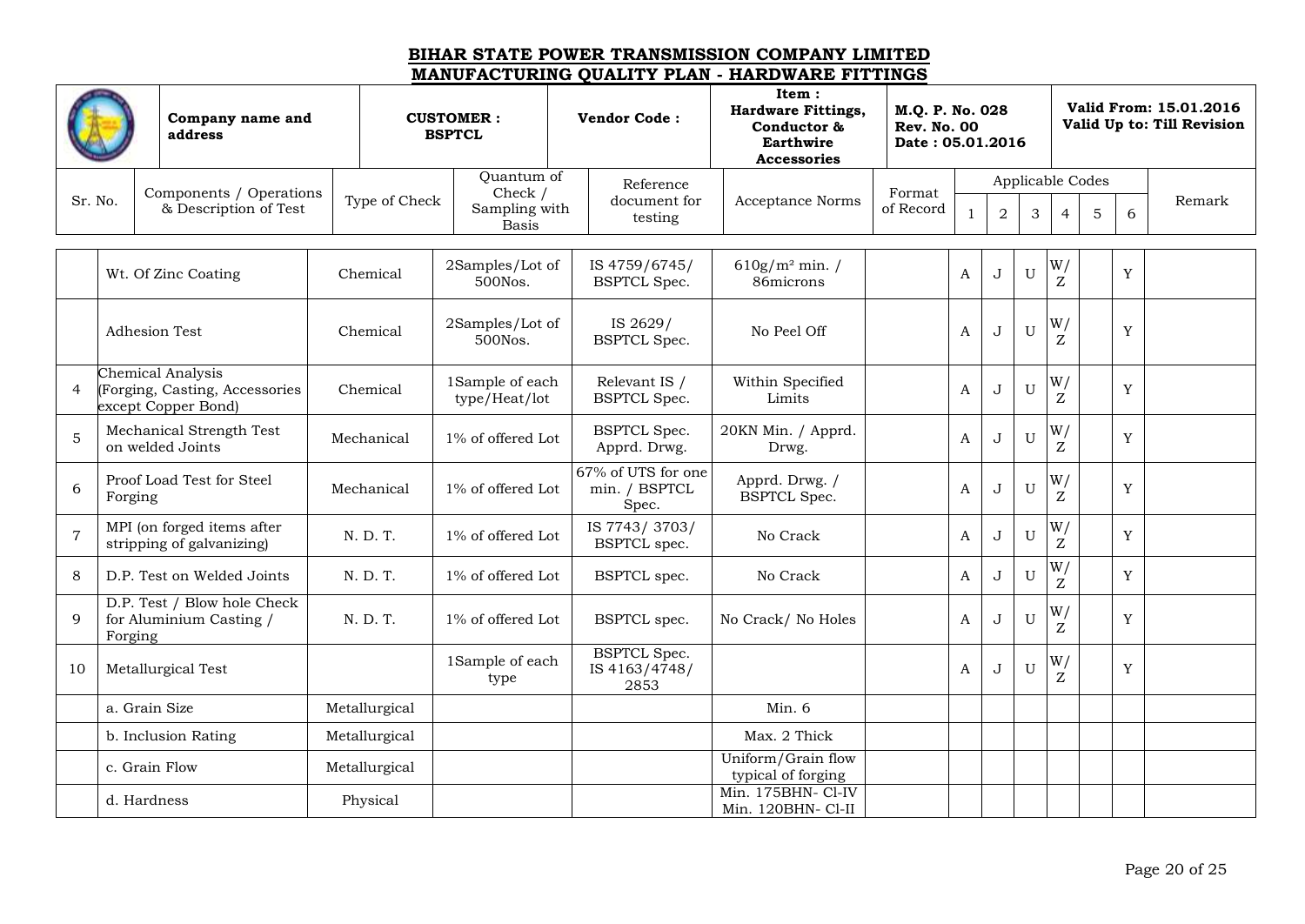|                |                                                  |                                                     |  |                                                          |                               |                         |                                                                                      | MARUFACI UNING QUADITTI DAN - HANDWAND FITTINGS           |                     |                  |              |             |                  |   |                                                      |        |
|----------------|--------------------------------------------------|-----------------------------------------------------|--|----------------------------------------------------------|-------------------------------|-------------------------|--------------------------------------------------------------------------------------|-----------------------------------------------------------|---------------------|------------------|--------------|-------------|------------------|---|------------------------------------------------------|--------|
|                | Company name and<br>address                      |                                                     |  | <b>CUSTOMER:</b><br><b>Vendor Code:</b><br><b>BSPTCL</b> |                               |                         | Item:<br><b>Hardware Fittings,</b><br>Conductor &<br>Earthwire<br><b>Accessories</b> | M.O. P. No. 028<br><b>Rev. No. 00</b><br>Date: 05.01.2016 |                     |                  |              |             |                  |   | Valid From: 15.01.2016<br>Valid Up to: Till Revision |        |
|                |                                                  |                                                     |  |                                                          | Quantum of<br>Check $/$       |                         | Reference                                                                            |                                                           |                     |                  |              |             | Applicable Codes |   |                                                      |        |
| Sr. No.        | Components / Operations<br>& Description of Test |                                                     |  | Type of Check                                            | Sampling with<br><b>Basis</b> | document for<br>testing |                                                                                      | <b>Acceptance Norms</b>                                   | Format<br>of Record | 2<br>3           |              |             |                  | 5 | 6                                                    | Remark |
|                |                                                  | TENSION AND SUSPENSION HARDWARE FITTING             |  |                                                          |                               |                         |                                                                                      |                                                           |                     |                  |              |             |                  |   |                                                      |        |
|                |                                                  | Mechanical Test on                                  |  |                                                          |                               |                         |                                                                                      |                                                           |                     |                  |              |             |                  |   |                                                      |        |
|                | Horn)                                            | individual Components<br>(Except C.C. Ring & Arcing |  | Mechanical                                               | 2Samples/Lot of<br>500Nos.    |                         | Apprd. Drwg./<br><b>BSPTCL Spec.</b>                                                 | Withstand Specified<br>Load/ Apprd. Drwg.                 |                     | $\boldsymbol{A}$ | $\mathbf{J}$ | $\mathbf U$ | W/<br>Z          |   | Y                                                    |        |
| $\overline{2}$ |                                                  | Mechanical Test on C.C.<br>Ring & Arcing Horn       |  | Mechanical                                               | 1Sample/Lot of<br>500Nos.     |                         | BS 3288/IS 2486 /<br><b>BSPTCL Spec.</b>                                             | 1.5KN / Apprd.<br>Drwg.                                   |                     | A                | J            | U           | W/<br>Z          |   | Y                                                    |        |
| 3              |                                                  | Test on Locking Devices                             |  | Mechanical                                               | IS 2486 / IEC 372             |                         | IS 2486 / IEC 372                                                                    | IEC 372/BSPTCL<br>Spec. $/5-50$ Kgs                       |                     | $\mathbf{A}$     | J            | U           | W/<br>Z          |   | Y                                                    |        |
| $\overline{4}$ | Elastomer                                        | Shore Hardness Test for                             |  | Physical                                                 | 2% of offered Lot             |                         | <b>BSPTCL Spec.</b>                                                                  | $65 - 80$ Shore A                                         |                     | A                | J            | U           | W/<br>Z          |   | Y                                                    |        |
| 5              |                                                  | Bend Test for P A Rod                               |  |                                                          | 2Samples/Lot                  |                         | <b>BSPTCL Spec.</b><br>/ IS 2121                                                     | No Deformation                                            |                     | $\boldsymbol{A}$ | $\mathbf{J}$ | U           | W/<br>Z          |   | Y                                                    |        |
| 6              |                                                  | Resilience Test for P A Rod                         |  |                                                          | 2Samples/Lot                  |                         | <b>BSPTCL Spec.</b><br>' IS 2121                                                     | No Loosening.                                             |                     | A                | $\mathbf{J}$ | U           | W/<br>Z          |   | Y                                                    |        |
| $\overline{7}$ | Rod                                              | Conductivity Test for P A                           |  | Electrical                                               | IS 2121                       |                         | <b>BSPTCL Spec.</b><br>' IS 2121                                                     | 40% of IACS min.                                          |                     | A                | J            | U           | W/<br>Z          |   | Y                                                    |        |
| 8              |                                                  | UTS of P A Rod                                      |  | Mechanical                                               | IS 2121                       |                         | <b>BSPTCL Spec.</b><br>1, 7, 0, 1, 0, 1                                              | Min. $35\text{Kg/mm}^2$                                   |                     | A                | J            | U           | W/               |   | Y                                                    |        |

/ IS 2121

 $\overline{/}$  IS 2121

BSPTCL Spec.

BSPTCL Spec. / IS 2121/2486 Within Specified

Apprd. Drwg./95%

 $/$  IS 2121/2486 Apprd. Drwg.  $\begin{array}{|c|c|c|c|c|c|c|c|} \hline \end{array}$  A J U

 $\begin{array}{c|c|c|c|c} \text{lim} & \text{specined} & \text{AB} & \text{A} & \text{J} & \text{U} \end{array}$ 

pra. Drwg./95%  $A \mid J \mid U$ <br>UTS of cond.

 $T$ est  $\begin{array}{c|c|c|c|c} \text{N} & \text{Measurement} & \text{2Samples/Lot} & \text{N} & \text{Right Hand} & \text{A} & \text{J} & \text{U} \end{array}$ 

500Nos.

500Nos.

9

Lay check of PA Rod / Pitch

10 Dimension check of PA Rod Measurement IS 2121 Apprd Drg.

11 Clamp Slip Strength Test Vs<br>Torque Test Mechanical 2Samples/Lot of<br>500Nos.

12 Slip Strength Test for Dead Mechanical 1Sample/Lot of End Assembly

Z

W/ Z

W/ Z

W/ Z

W/ Z

Y

Y

Y

Y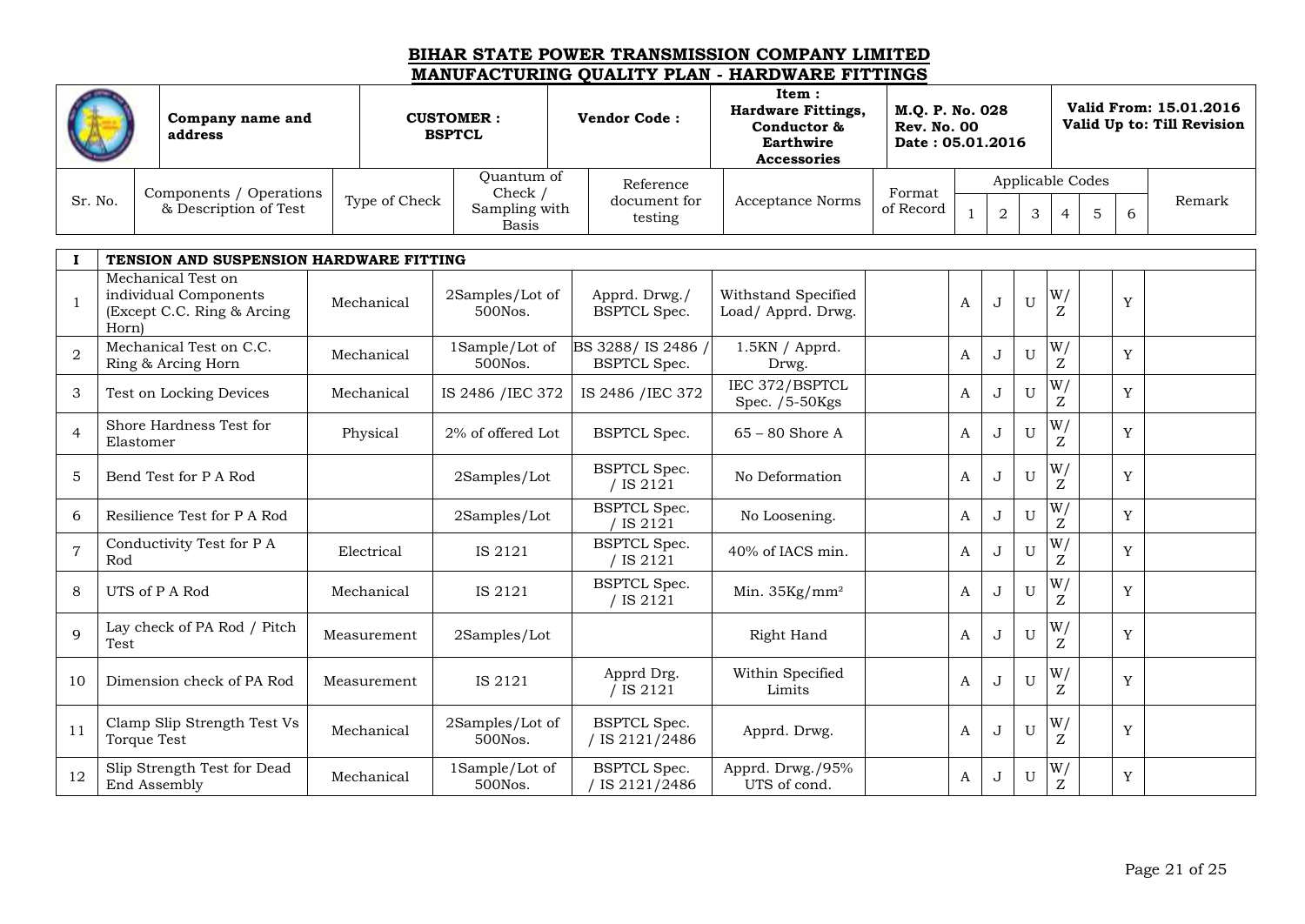| Company name and<br>address |                              |               | <b>CUSTOMER:</b><br><b>BSPTCL</b> | <b>Vendor Code:</b>     | Item:<br><b>Hardware Fittings,</b><br>Conductor &<br><b>Earthwire</b><br>Accessories | M.O. P. No. 028<br><b>Rev. No. 00</b><br>Date: 05.01.2016 |  |  |  |  |                  | Valid From: 15.01.2016<br>Valid Up to: Till Revision |        |
|-----------------------------|------------------------------|---------------|-----------------------------------|-------------------------|--------------------------------------------------------------------------------------|-----------------------------------------------------------|--|--|--|--|------------------|------------------------------------------------------|--------|
|                             | / Operations<br>Components / |               | Ouantum of<br>Check /             | Reference               |                                                                                      | Format                                                    |  |  |  |  | Applicable Codes |                                                      |        |
| Sr. No.                     | & Description of Test        | Type of Check | Sampling with<br>Basis            | document for<br>testing | <b>Acceptance Norms</b>                                                              | of Record                                                 |  |  |  |  |                  |                                                      | Remark |

| $\mathbf{I}$   | <b>CONDUCTOR &amp; EARTHWIRE ACCESSORIES</b>     |            |                                                                                                                                                       |                                                               |                                                                      |   |              |             |         |             |  |
|----------------|--------------------------------------------------|------------|-------------------------------------------------------------------------------------------------------------------------------------------------------|---------------------------------------------------------------|----------------------------------------------------------------------|---|--------------|-------------|---------|-------------|--|
| i              | <b>VIBRATION DAMPER</b>                          |            |                                                                                                                                                       |                                                               |                                                                      |   |              |             |         |             |  |
| $\mathbf{1}$   | Verification of Resonance<br>Frequency           | Mechanical | 2 Samples / 500<br>Nos. or Part of<br>thereof                                                                                                         | IS 9708 / BSPTCL<br>Spec.                                     | BSPTCL Spec. /<br>Apprd. Drwg.                                       | A | J            | U           | W/<br>Z | Y           |  |
| $\overline{2}$ | Clamp Slip Test                                  | Mechanical | 2 Samples / 500<br>Nos. or Part of<br>thereof                                                                                                         | IS 9708 / BSPTCL<br>Spec.                                     | BSPTCL Spec. /<br>Apprd. Drwg. / 2.5<br>$KN - 5 KN$                  | A | J            | $\mathbf U$ | W/      | Y           |  |
| 3              | Dynamic Characteristics<br>Test                  | Vibration  | 1 Sample / 1000<br>Nos. 3 Samples<br>above 1000 & up to<br>5000 Nos. /<br>Additional 1 Sample<br>for every additional<br>1500 Nos. above<br>5000 Nos. | IS 9708 / BSPTCL<br>Spec.                                     | <b>BSPTCL Spec.</b>                                                  | A | J            | U           | W/      | Y           |  |
| 4              | Clamp Bolt Torque Test                           | Mechanical | 2 Samples $/500$<br>Nos. or Part of<br>thereof                                                                                                        | <b>BSPTCL Spec.</b><br>' IS 9708. 150% of<br>Specified Torque | No Damage / Failure<br>to Damper<br>Component /<br>Conductor or E/W. | A | J            | U           | W/      | Y           |  |
| 5              | UTS of Messenger Cable                           | Mechanical | 2 Samples / 500<br>Nos. or Part of<br>thereof                                                                                                         | <b>BSPTCL Spec.</b><br>/ IS 9708.                             | 135 Kg/mm2 Min.                                                      | A | $\mathbf{J}$ | $\mathbf U$ | W/<br>Z | Y           |  |
| 6              | Mass Pull Off Test                               | Mechanical | 2 Samples / 500<br>Nos. or Part of<br>thereof                                                                                                         | <b>BSPTCL Spec.</b><br>/ IS 9708.                             | Apprd. Drwg.                                                         | A | J            | U           | W/      | Y           |  |
| $\overline{7}$ | Lay Ratio / No of strands<br>for Messenger Cable | Mechanical | 2Samples/Lot of<br>500Nos.                                                                                                                            | BSPTCL Spec. /<br>Apprd. Drwg.                                | Apprd. Drwg.                                                         | A | $\mathbf{J}$ | $\mathbf U$ | W/      | Y           |  |
| ii             | <b>FLEXIBLE COPPER BOND</b>                      |            |                                                                                                                                                       |                                                               |                                                                      |   |              |             |         |             |  |
|                | Flexibility test                                 | Visual     | $1\%$                                                                                                                                                 | <b>BSPTCL Spec.</b>                                           | <b>BSPTCL Spec</b>                                                   | A | J            | U           | W/      | $\mathbf Y$ |  |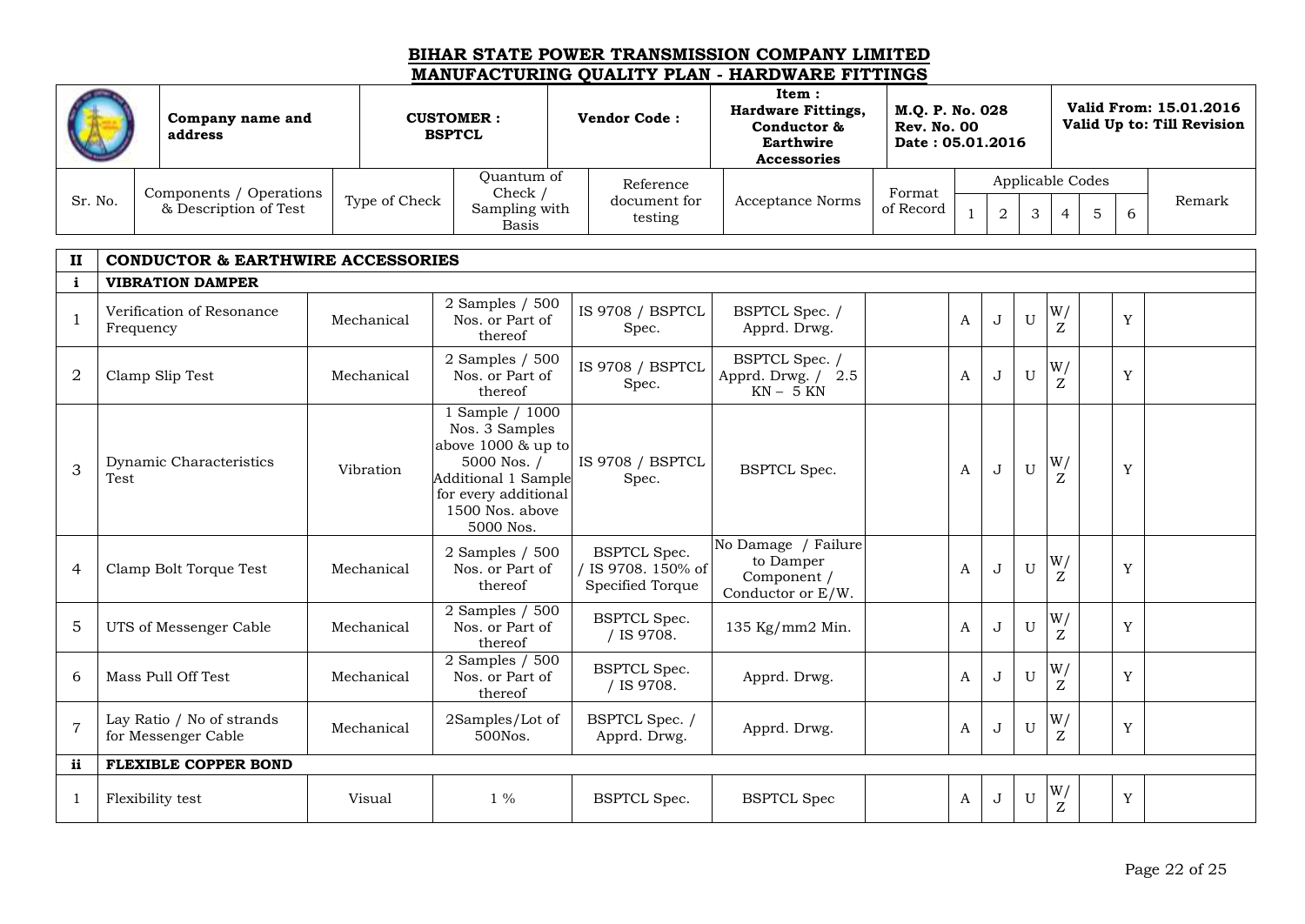|                | Company name and<br>address |                                                                          |  |               | <b>CUSTOMER:</b><br><b>BSPTCL</b>             | <b>Vendor Code:</b>              | Item:<br><b>Hardware Fittings,</b><br>Conductor &<br>Earthwire<br><b>Accessories</b> | M.Q. P. No. 028<br><b>Rev. No. 00</b><br>Date: 05.01.2016 |              |                |              |                      |   |             | Valid From: 15.01.2016<br>Valid Up to: Till Revision |
|----------------|-----------------------------|--------------------------------------------------------------------------|--|---------------|-----------------------------------------------|----------------------------------|--------------------------------------------------------------------------------------|-----------------------------------------------------------|--------------|----------------|--------------|----------------------|---|-------------|------------------------------------------------------|
|                |                             |                                                                          |  |               | Quantum of                                    | Reference                        |                                                                                      |                                                           |              |                |              | Applicable Codes     |   |             |                                                      |
| Sr. No.        |                             | Components / Operations<br>& Description of Test                         |  | Type of Check | Check /<br>Sampling with<br><b>Basis</b>      | document for<br>testing          | <b>Acceptance Norms</b>                                                              | Format<br>of Record                                       | $\mathbf{1}$ | $\overline{2}$ | 3            | 4                    | 5 | 6           | Remark                                               |
| $\overline{a}$ | Checking                    | Strand & Stranding                                                       |  | Visual        | 1 Sample / 500<br>Nos. or Part of<br>thereof  | <b>BSPTCL Spec.</b>              | 259 wires of 0.417<br>mm Dia., 7 stranded<br>ropes each of 37<br>bunched wires       |                                                           | $\mathbf{A}$ | J              | U            | W/<br>Z              |   | Y           |                                                      |
| 3              |                             | Slip Strength Test                                                       |  | Mechanical    | 2 Samples / 500<br>Nos. or Part of<br>thereof | BSPTCL Spec. /<br>Apprd. Drwg.   | 3 KN Min.                                                                            |                                                           | A            | J              | U            | W/<br>Z              |   | Y           |                                                      |
| $\overline{4}$ |                             | Resistance Test                                                          |  | Electrical    | 3 Samples / 500<br>Nos. or Part of<br>thereof | BSPTCL Spec. /<br>Apprd. Drwg.   | 0.001400hm Max.                                                                      |                                                           | A            | J              | U            | W/<br>Z              |   | Y           |                                                      |
| iii            |                             | <b>SUSPENSION / TENSION CLAMP FOR EARTHWIRE</b>                          |  |               |                                               |                                  |                                                                                      |                                                           |              |                |              |                      |   |             |                                                      |
| $\mathbf{1}$   |                             | Mechanical Strength Test<br>on each component<br>excluding Tension Clamp |  | Mechanical    | 2 Samples / 500<br>Nos.                       | BSPTCL Spec.<br>Apprd. Drwg.     | Withstand Specified<br>Load/ Apprd. Drwg.                                            |                                                           | A            | J              | $\mathbf{U}$ | W/<br>$\overline{z}$ |   | Y           |                                                      |
| $\overline{2}$ |                             | Slip Strength Test of<br>Tension Clamp                                   |  | Mechanical    | 2 Samples / 500<br>Nos. or Part of<br>thereof | <b>BSPTCL Spec.</b><br>/ IS 2121 | Apprd. Drwg./95%<br>UTS of E/W.                                                      |                                                           | A            | J              | U            | W/<br>Z              |   | Y           |                                                      |
| $\mathfrak{Z}$ |                             | Breaking Strength Test on<br>Tension Clamp                               |  | Mechanical    | 2 Samples / 500<br>Nos. or Part of<br>thereof | BSPTCL Spec.<br>Apprd. Drwg.     | Withstand Specified<br>Load/ Apprd. Drwg.                                            |                                                           | A            | J              | U            | W/<br>Z              |   | Y           |                                                      |
| $\overline{4}$ |                             | Slip Strength Test on<br>Suspension Clamp                                |  | Mechanical    | 2 Samples / 500<br>Nos. or Part of<br>thereof | BSPTCL Spec. /<br>Apprd. Drwg.   | Apprd. Drwg. /<br>12 to 17 KN                                                        |                                                           | A            | J              | U            | W/<br>Z              |   | Y           |                                                      |
| 5              |                             | Breaking Strength Test on<br>Suspension Clamp                            |  | Mechanical    | 2 Samples / 500<br>Nos. or Part of<br>thereof | BSPTCL Spec. /<br>Apprd. Drwg.   | Apprd. Drwg./25KN<br>Min.                                                            |                                                           | $\mathbf{A}$ | J              | U            | W/<br>$\overline{z}$ |   | Y           |                                                      |
| 6              | Sleeve                      | Hardness Test on Steel                                                   |  | Physical      | 2 Samples / 500<br>Nos. or Part of<br>thereof | BSPTCL Spec. /<br>IS2121         | 120 to 160BHN.                                                                       |                                                           | $\mathbf{A}$ | J              | $\mathbf{U}$ | W/<br>Ζ              |   | Y           |                                                      |
| iv             |                             | MIDSPAN COMPRESSION JOINT / REPAIR SLEEVE / T-CONNECTOR                  |  |               |                                               |                                  |                                                                                      |                                                           |              |                |              |                      |   |             |                                                      |
| $\mathbf{1}$   | Sleeve                      | Hardness Test on Steel                                                   |  | Physical      | 2 Samples / 500<br>Nos. or Part of<br>thereof | BSPTCL Spec. / IS<br>2121        | 120 to 160BHN.                                                                       |                                                           | $\mathbf{A}$ | J              | U            | W/<br>Z              |   | $\mathbf Y$ |                                                      |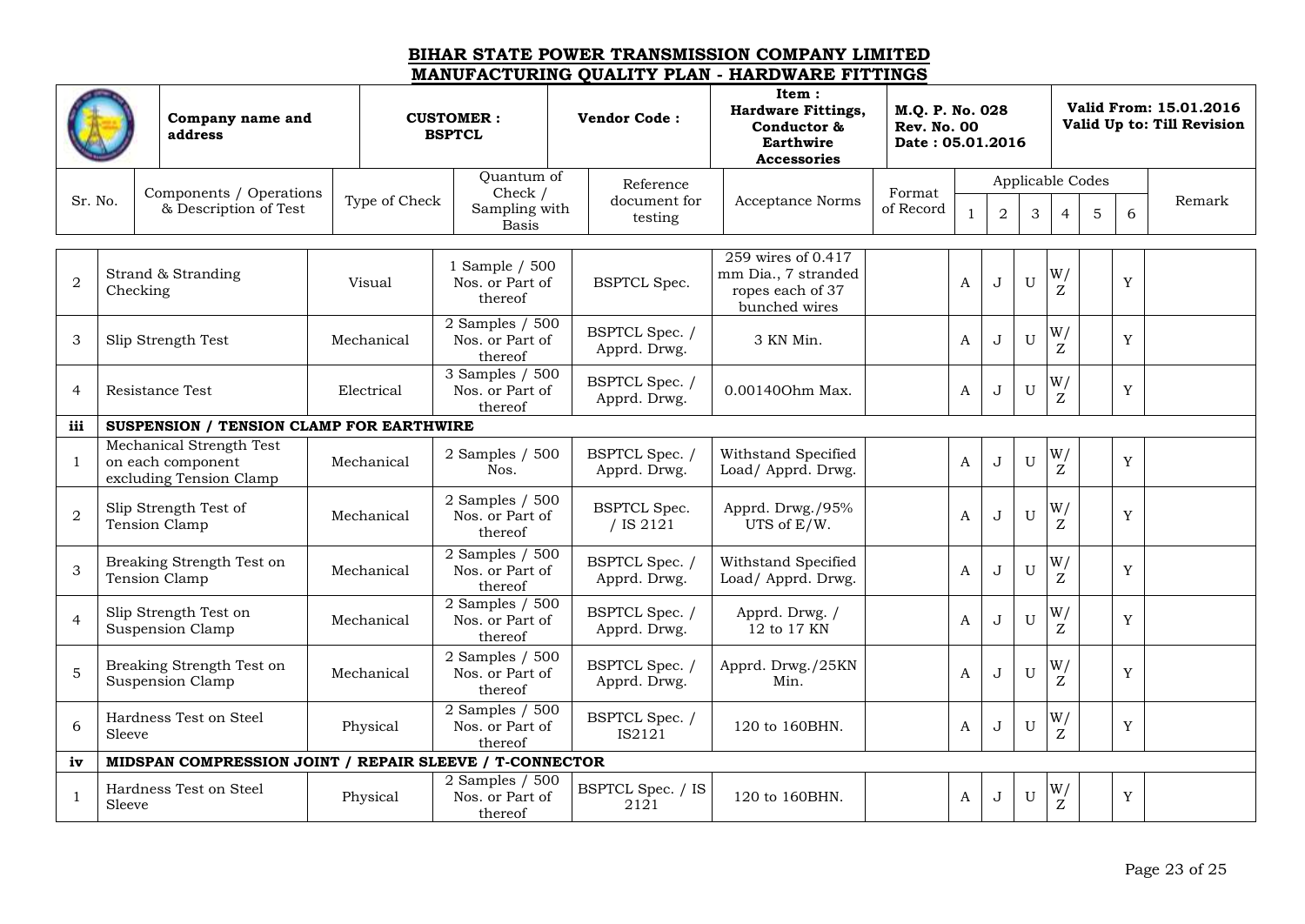| Company name and<br>address |           |                                                  | <b>CUSTOMER:</b><br><b>BSPTCL</b> |                                              | <b>Vendor Code:</b> |                                     | Item:<br><b>Hardware Fittings,</b><br>Conductor &<br><b>Earthwire</b><br><b>Accessories</b> | M.Q. P. No. 028<br><b>Rev. No. 00</b><br>Date: 05.01.2016 |              |                |             |                      |                  |             | Valid From: 15.01.2016<br>Valid Up to: Till Revision |
|-----------------------------|-----------|--------------------------------------------------|-----------------------------------|----------------------------------------------|---------------------|-------------------------------------|---------------------------------------------------------------------------------------------|-----------------------------------------------------------|--------------|----------------|-------------|----------------------|------------------|-------------|------------------------------------------------------|
|                             |           |                                                  |                                   | Quantum of                                   |                     | Reference                           |                                                                                             |                                                           |              |                |             |                      | Applicable Codes |             |                                                      |
| Sr. No.                     |           | Components / Operations<br>& Description of Test | Type of Check                     | Check $/$<br>Sampling with<br><b>Basis</b>   |                     | document for<br>testing             | <b>Acceptance Norms</b>                                                                     | Format<br>of Record                                       |              | $\overline{a}$ | 3           | $\overline{4}$       | 5                | 6           | Remark                                               |
|                             |           | Slip Strength Test On                            |                                   | 1 Sample / 500                               |                     | <b>BSPTCL Spec.</b>                 | Apprd. Drwg./ Min.                                                                          |                                                           |              |                |             | W/                   |                  |             |                                                      |
| $\overline{2}$              |           | Midspan Compression Joint                        | Mechanical                        | Nos. or Part of<br>thereof                   |                     | / IS 2121                           | 95% UTS of Cond. or<br>E/W.                                                                 |                                                           | A            | J              | U           | Z                    |                  | Y           |                                                      |
| $\mathfrak{Z}$              | connector | Axial Tensile Load Test on T                     | Mechanical                        | 1 Sample / 500<br>Nos. or Part of<br>thereof |                     | <b>BSPTCL Spec.</b><br>/ IS $2121$  | Min. 30 KN                                                                                  |                                                           | $\mathbf{A}$ | J              | U           | W/<br>Z              |                  | $\mathbf Y$ |                                                      |
| $\mathbf{v}$                |           | <b>RIGID SPACER</b>                              |                                   |                                              |                     |                                     |                                                                                             |                                                           |              |                |             |                      |                  |             |                                                      |
| $\mathbf{1}$                | Test      | Compression & Tension                            | Mechanical                        | IS: 10162                                    |                     | <b>BSPTCL Spec.</b><br>$/$ IS 10162 | BSPTCL Spec. /<br>Apprd. Drwg.                                                              |                                                           | A            | J              | U           | W/<br>$\overline{z}$ |                  | Y           |                                                      |
| $\overline{a}$              |           | Clamp Slip Test                                  | Mechanical                        | IS: 10162                                    |                     | <b>BSPTCL</b> Spec.<br>/ IS 10162   | $2.5$ KN $-$ 5 KN $/$<br>Apprd. Drwg.                                                       |                                                           | A            | J              | $\mathbf U$ | $\overline{W}$<br>Z  |                  | $\mathbf Y$ |                                                      |
| $\ensuremath{\mathsf{3}}$   |           | Clamp Bolt Torque Test                           | Mechanical                        | IS: 10162                                    |                     | <b>BSPTCL Spec.</b><br>/ IS 10162   | 150 % of Specified<br>Torque. / Apprd. Drg.                                                 |                                                           | A            | J              | U           | W/<br>Z              |                  | Y           |                                                      |
| 4                           |           | Assembly Torque Test                             | Mechanical                        | IS: 10162                                    |                     | <b>BSPTCL Spec.</b><br>/ IS 10162   | Apprd. Drwg.                                                                                |                                                           | A            | J              | U           | W/<br>Z              |                  | Y           |                                                      |
| vi                          |           | <b>BUNDLE SPACER</b>                             |                                   |                                              |                     |                                     |                                                                                             |                                                           |              |                |             |                      |                  |             |                                                      |
| $\mathbf{1}$                | Test      | Compression & Tension                            | Mechanical                        | IS: 10162                                    |                     | <b>BSPTCL Spec.</b><br>/ IS 10162   | BSPTCL Spec. /<br>Apprd. Drwg.                                                              |                                                           | $\mathbf{A}$ | J              | U           | W/<br>$\overline{z}$ |                  | Y           |                                                      |
| $\overline{a}$              |           | Movement Test                                    | Mechanical                        | IS: 10162                                    |                     | <b>BSPTCL Spec.</b><br>$/$ IS 10162 | BSPTCL Spec. /<br>Apprd. Drwg.                                                              |                                                           | A            | J              | U           | W/<br>Z              |                  | Y           |                                                      |
| $\ensuremath{\mathsf{3}}$   |           | <b>Shore Hardness Test</b><br>(Rubber Compound)  | Physical                          | $1\%$                                        |                     | <b>BSPTCL Spec.</b>                 | $65 - 80$ Shore A                                                                           |                                                           | A            | $\mathbf{J}$   | U           | $\overline{W}$<br>Z  |                  | Y           |                                                      |
| $\overline{4}$              |           | UTS of Retaining Rod                             | Mechanical                        | IS: 10162                                    |                     | <b>BSPTCL Spec.</b><br>/ IS $2121$  | Min. 35Kg/mm <sup>2</sup>                                                                   |                                                           | A            | J              | U           | W/<br>Z              |                  | Y           |                                                      |
| $\mathbf 5$                 |           | Conductivity Test for<br>Retaining Rod           | Electrical                        | IS: 10162                                    |                     | <b>BSPTCL Spec.</b><br>/ IS 2121    | 40% of IACS min.                                                                            |                                                           | A            | J              | U           | W/<br>Z              |                  | Y           |                                                      |
| 6                           |           | Clamp Slip Test                                  | Mechanical                        | IS: 10162                                    |                     | <b>BSPTCL Spec.</b><br>/ IS 10162   | $2.5$ KN $-$ 5 KN. /<br>Apprd. Drwg.                                                        |                                                           | A            | J              | U           | W/<br>Z              |                  | Y           |                                                      |
| vii                         |           | <b>SPACER DAMPER</b>                             |                                   |                                              |                     |                                     |                                                                                             |                                                           |              |                |             |                      |                  |             |                                                      |
| $\mathbf{1}$                | Test      | Compression & Tension                            | Mechanical                        | IS: 10162                                    |                     | <b>BSPTCL Spec.</b><br>/ IS 10162   | BSPTCL Spec. /<br>Apprd. Drwg.                                                              |                                                           | $\mathbf{A}$ | J              | U           | W/<br>Z              |                  | Y           |                                                      |